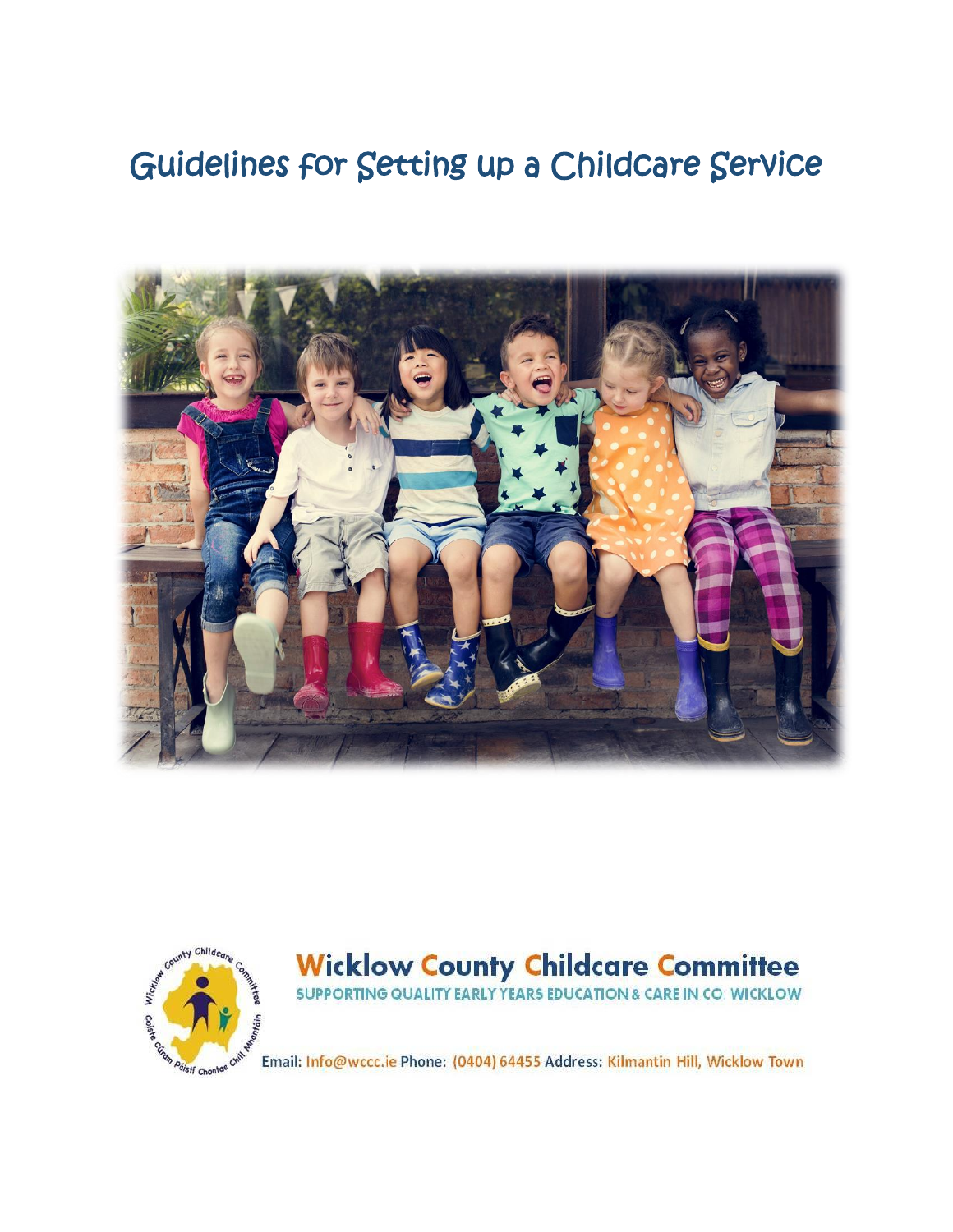# **WCCC**

<span id="page-1-0"></span>WCCC was formed in 2001 and is funded by the [Department of Children and Youth](http://www.dcya.gov.ie/viewdoc.asp?DocID=120)  [Affairs \(DCYA\)](http://www.dcya.gov.ie/viewdoc.asp?DocID=120) to improve the quality of childcare in Co. Wicklow. We act as the local 'one stop shop' for early childhood services, childminders and parents looking for support with quality development, HR, governance, financial sustainability and continuing professional development.

Note to readers:

This information booklet sets out to provide the user with guidelines on establishing a service and information on available supports within the geographical area covered by Wicklow County Childcare Committee. It is designed as a basic guide and information tool for stakeholders concerned with setting up a new childcare service. This booklet is not intended to be a fully comprehensive source of information and is not, nor is it a recommendation of any of the services listed.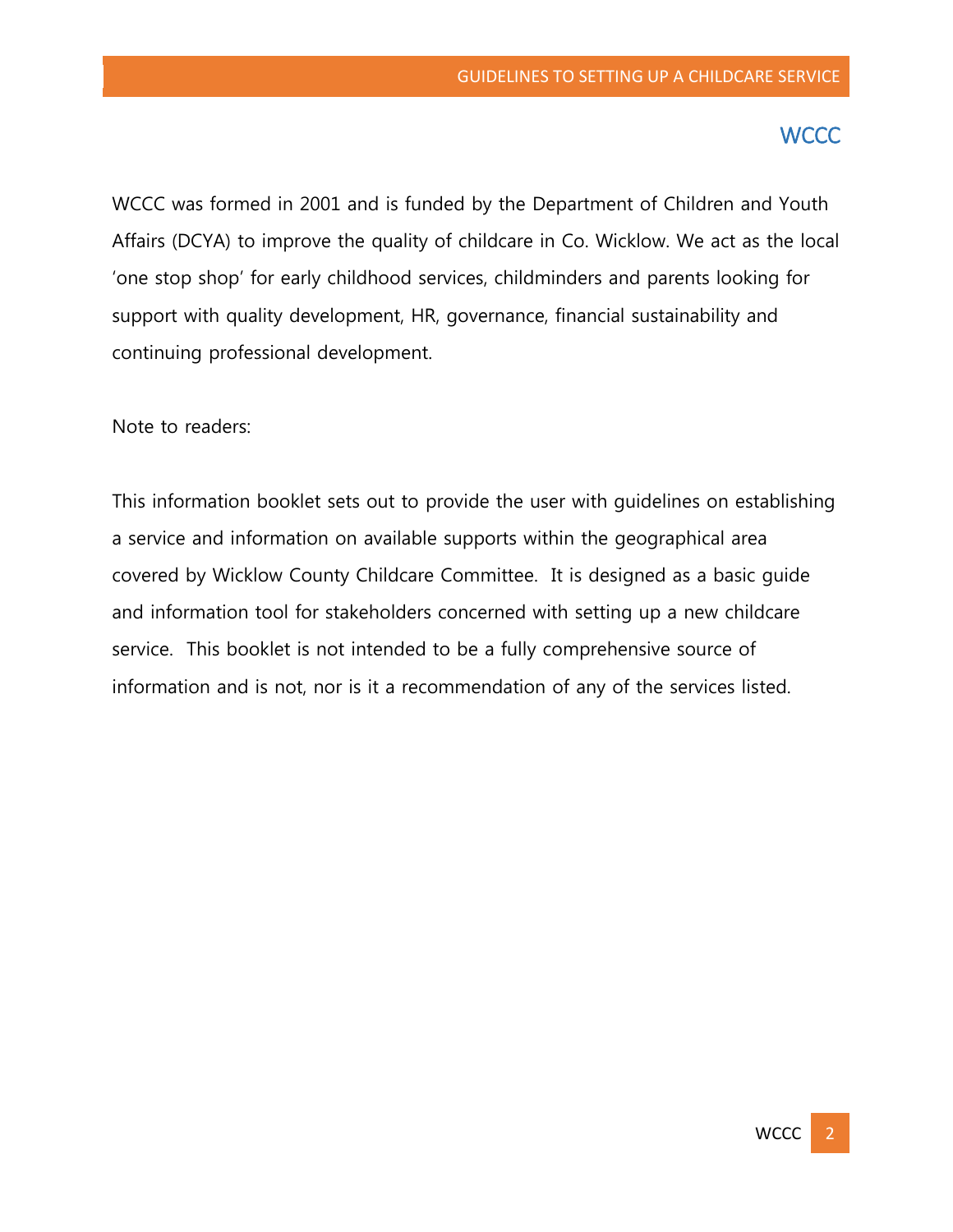# **Contents**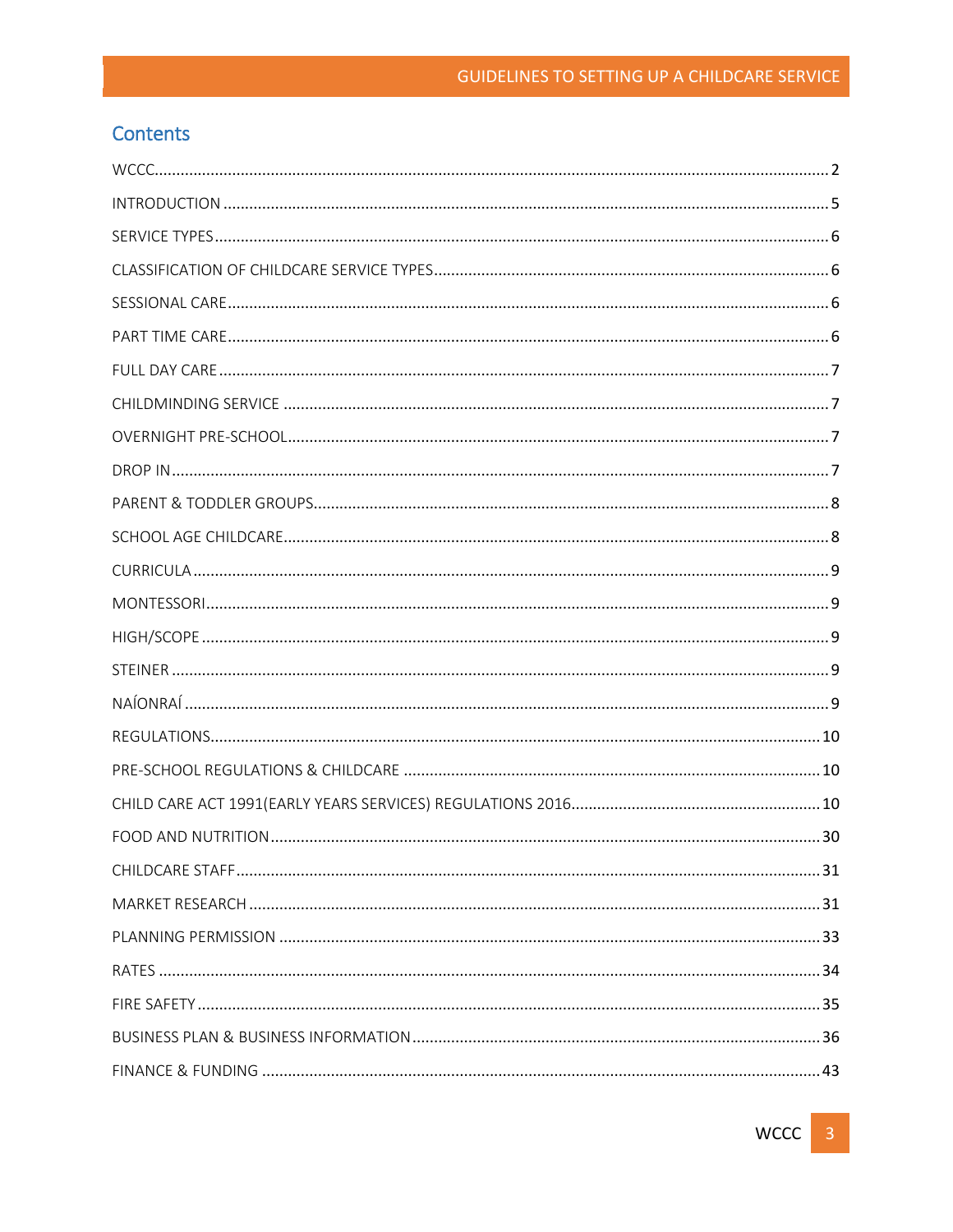# **GUIDELINES TO SETTING UP A CHILDCARE SERVICE**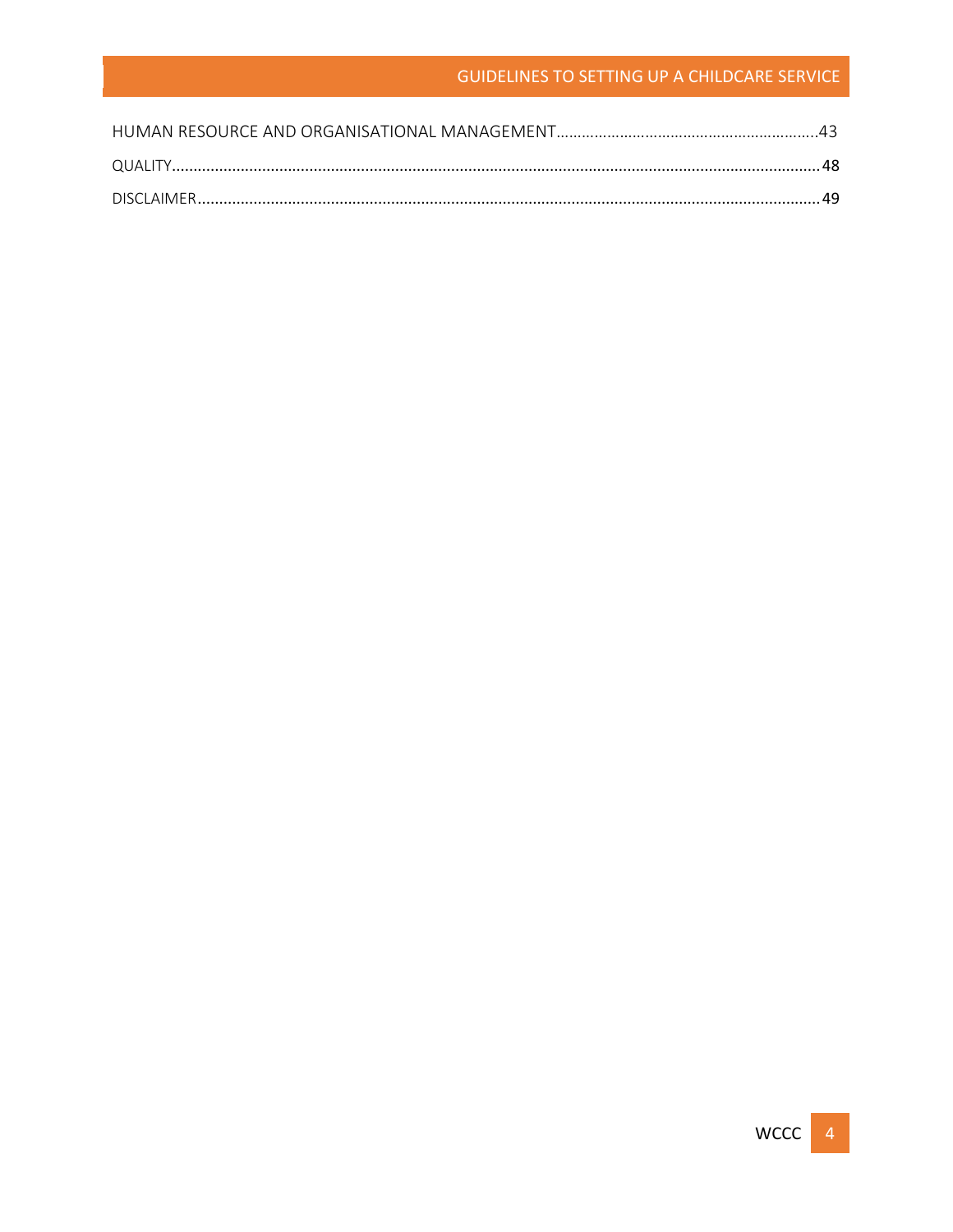# Introduction

<span id="page-4-0"></span>This information booklet sets out to provide the user with introductory guidelines on establishing a childcare service in the geographical area covered by the Wicklow County Childcare Committee. We hope you find this reference tool a useful guide for accessing information on how to set up a childcare service. Most of the information required can be found online while we here at the WCCC are also available to answer any queries you may have.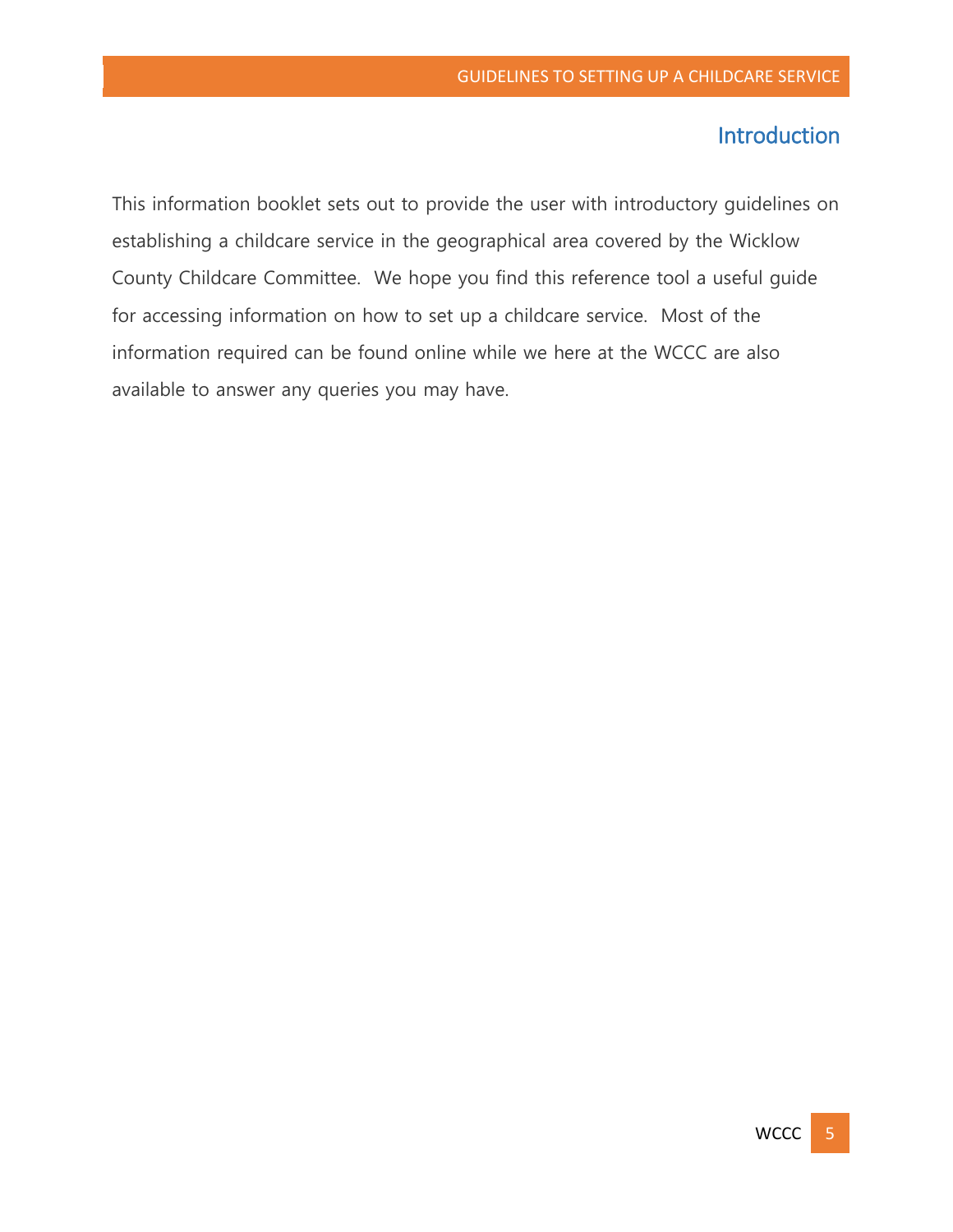# Service Types

#### <span id="page-5-0"></span>Classification of Childcare Service Types

There are many types of childcare services, some distinguished simply by the opening hours or management structures, others by the curriculum of education that they use. The type of service you decide to offer depend on your training and the training of your staff as well as the market in which you are operating. The following is a broad categorization of types of childcare services.

#### <span id="page-5-1"></span>Sessional Care

"Sessional pre-school service" means a pre-school service offering a planned programme to pre-school children for a total of not more than 3.5 hours per session. Services covered by the above definition may include preschools, playgroups, crèches, Montessori schools, Naíonraí, notifiable childminders or similar services which generally cater for pre-school children in the 0-6 year age bracket.

#### <span id="page-5-2"></span>Part Time Care

"Part- time day care services" means a pre-school offering a structured day care service for pre-school children for a total of more than 3.5 hours and less than 5 hours per day and which may not include a sessional pre-school service for preschool children not attending the part-time day care service.

<span id="page-5-3"></span>The service must provide the same physical environment, including rest, play and sanitary facilities, as for full day care.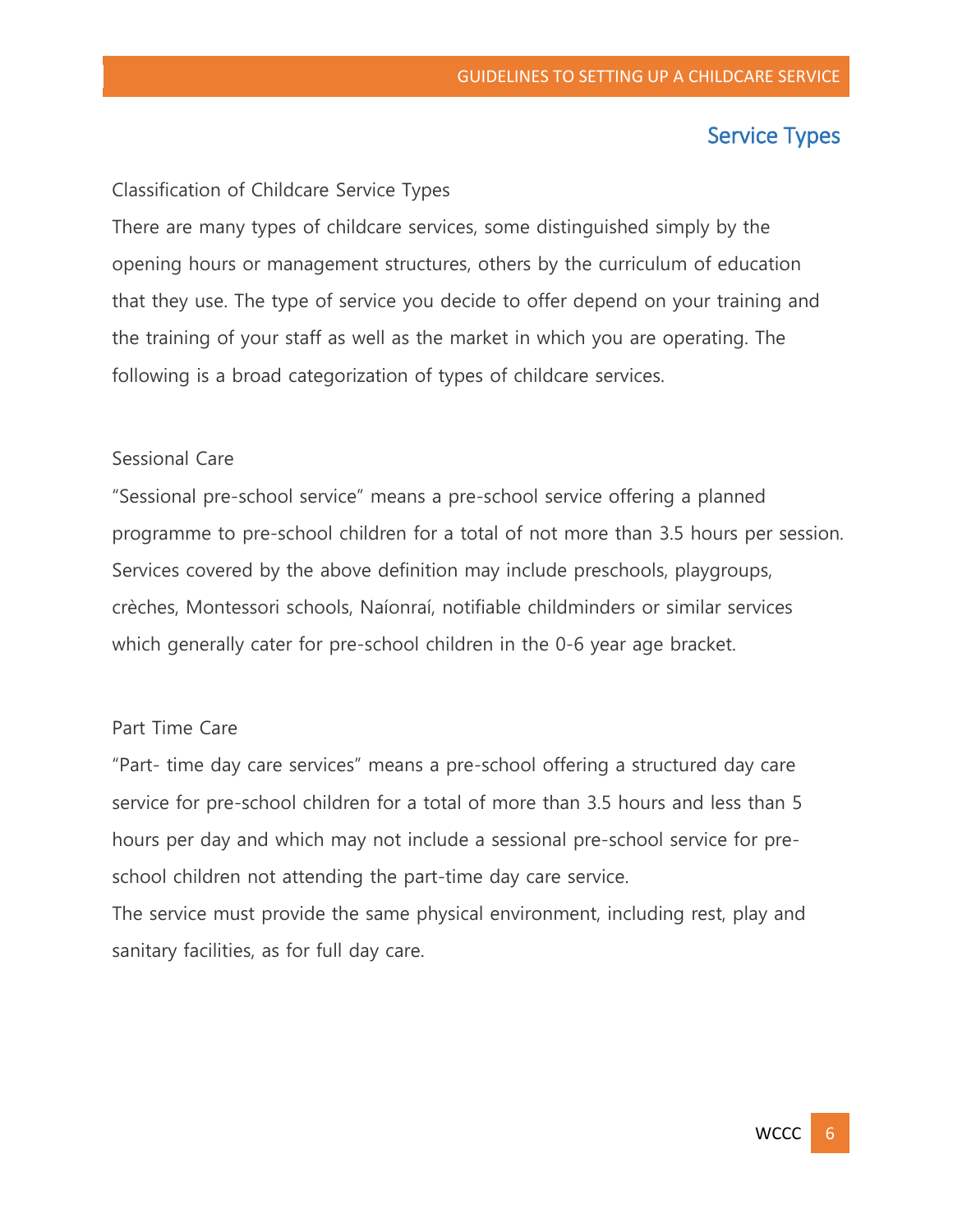#### Full Day Care

"Full day care service" means a pre-school offering a structured day care service for pre-school children for more than 5 hours per day and which may include a sessional pre-school service for pre-school children not attending the full day care service. Services such as those currently described as day nurseries and crèches are included in this definition. Where a full day care service also caters for children who do not attend on a full day basis, the adult/child ratio and group size for sessional services should apply.

#### <span id="page-6-0"></span>Childminding Service

A childminder is a person that looks after not more than 5 pre-school children including their own children. No more than 2 children under 15 months.

#### <span id="page-6-1"></span>Overnight Pre-School

Overnight pre-school service means a service in which pre-school children are taken care of for a total of more than 2 hours between the hours of 7pm and 6am, except where the exemptions provided in Section 58 of the Child Care Act 1991 apply. Overnight pre-school services involve pre-school children being cared for overnight in a crèche type or childminding service to facilitate the working arrangements of parents/guardians. Different ratios apply for overnight preschool depending on whether the service is provided in a crèche or in a childminding service.

#### <span id="page-6-2"></span>Drop In

"Pre-school service in a drop-in centre" means a pre-school service offering day care, which is used exclusively on an intermittent basis. Generally, this is for a maximum of two hours. Examples of Drop-in childcare facilities are frequently found in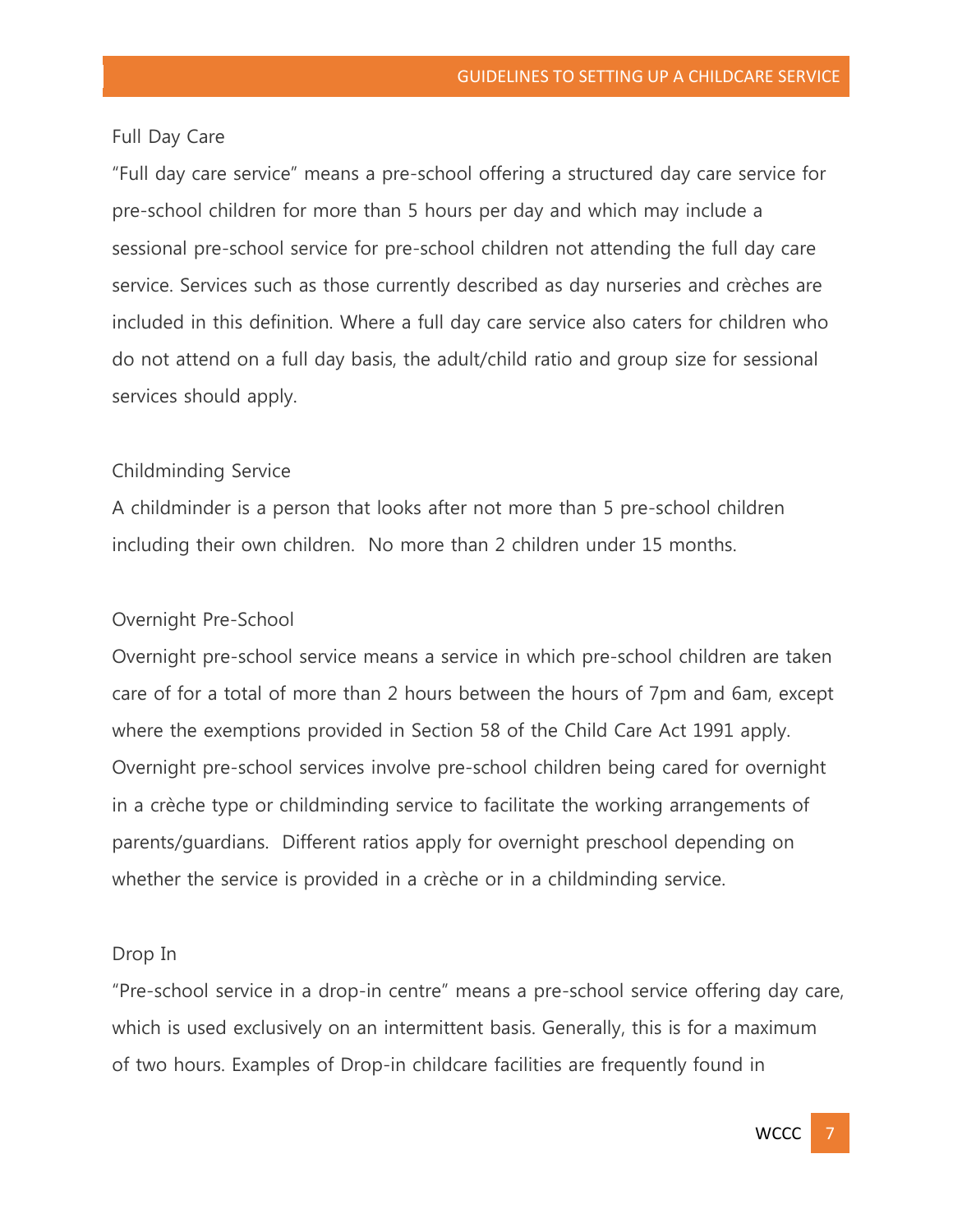shopping centres and leisure centres.

#### <span id="page-7-0"></span>Parent & Toddler Groups

A group of parents / guardians/ carers and children who come together for supervised play and companionship for their children. Parent & Toddler Groups are not regulated by the Child Care Act 1991 (Early Years Services) Regulations 2016 and are the responsibility of the parents running the group.

#### <span id="page-7-1"></span>School Age Childcare

A School Age Child is defined as a child who attends a school which teaches the National Curriculum. A service for school going children could include out of school (e.g. summer camp), after school, during term holidays or before school care, where they may have homework supervision, planned activities and a nutritious meal. School Age Childcare is not regulated by the Child Care Act 1991(Early Years Services) Regulations 2016.

<span id="page-7-2"></span>The variety of services can be provided on a public and private basis. Supports are available for each sector.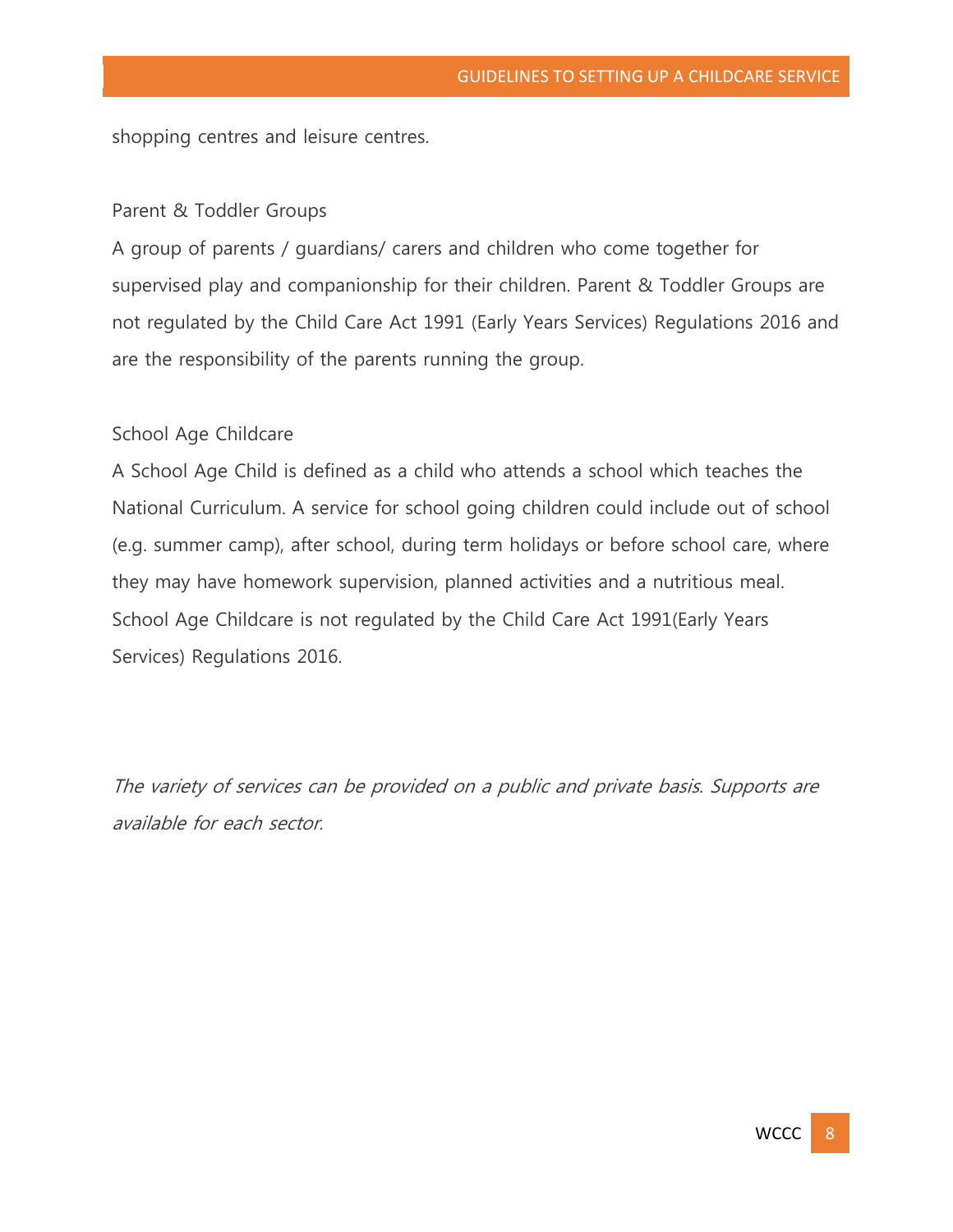# **Curricula**

#### <span id="page-8-0"></span>**Montessori**

The principal of the Montessori Method is that every child is treated with respect, given freedom within the limits of a carefully structured environment and allowed to develop naturally at his/her own pace.

#### <span id="page-8-1"></span>**High/Scope**

In High/Scope children are encouraged to make choices about materials and activities throughout the day and thereby learn actively through experience and reflection. This is based on shared control between the child and the adult.

#### <span id="page-8-2"></span>**Steiner**

Steiner Warldorf early childhood education takes an unhurried approach to childhood by providing a safe and secure environment in an increasingly fragmented world. Each stage of childhood development has unique qualities to impart to the child and should be experienced fully before embarking on to the next stage.

#### <span id="page-8-3"></span>**Naíonraí**

Naíonraí are nursery schools or playschools operating as Gaeilge.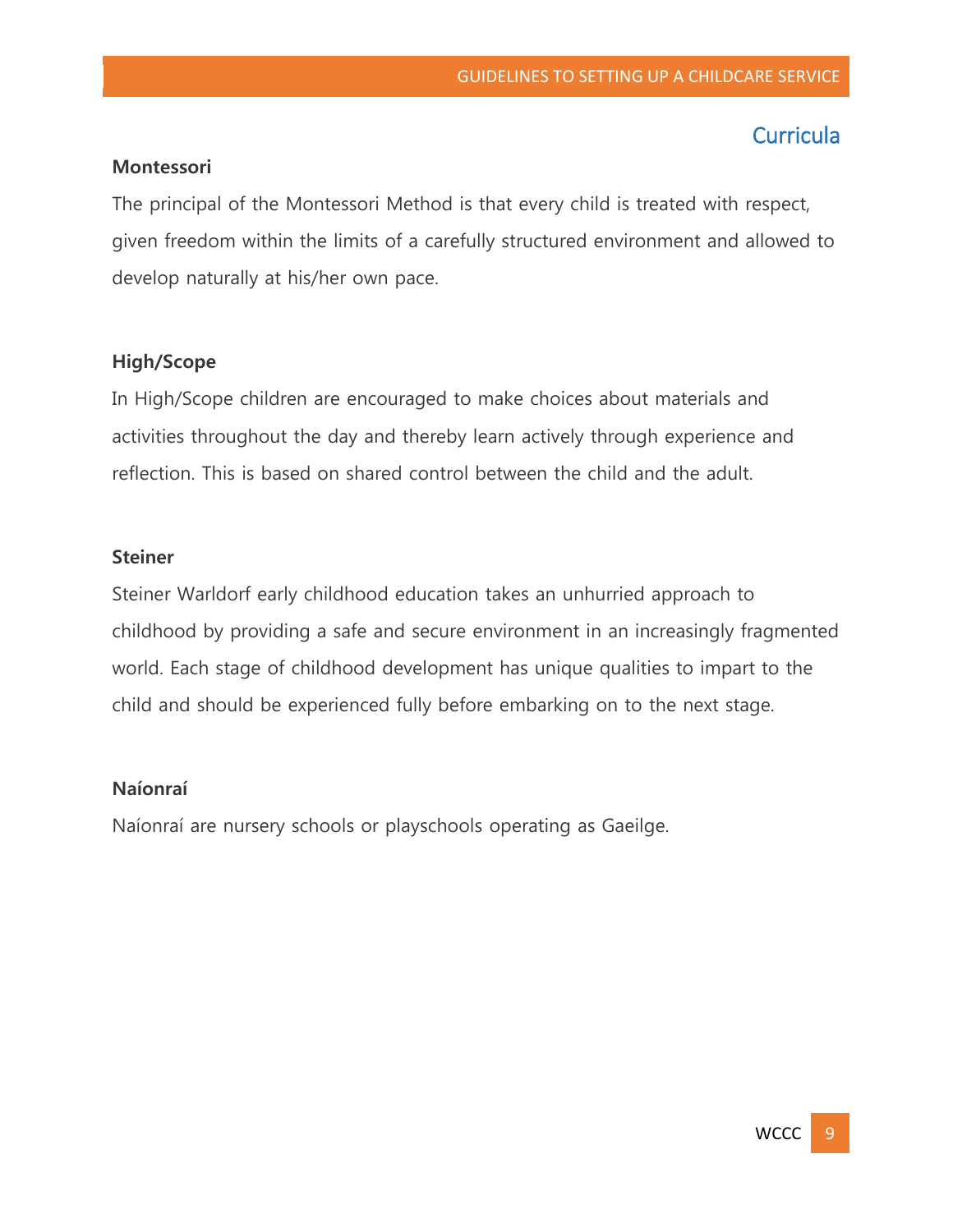# **Regulations**

#### <span id="page-9-1"></span><span id="page-9-0"></span>Pre-School Regulations & Childcare

When planning a new childcare service or extending an existing one you must ensure that your proposed project complies with all statutory requirements as set down in the Child Care Act 1991 (Early Years Services) Regulations 2016 and Part 12 of the Child and Family Agency Act 2013 (Article 58G). You will also require the appropriate Planning Permission to run a childcare service; the premises must comply with the most recent Building Regulations and Fire Safety. The Early Years Inspectorate as a regulator of pre-schools does not undertake advisory visits to early years services. Information regarding registration of preschool services and inspection processes under the 2016 regulations are available on

#### [http://www.tusla.ie/services/preschool-services.](http://www.tusla.ie/services/preschool-services)

the early years inspectorate webpage of Tusla: -

Additional information and support may be sourced from the WCCC and other agencies and supportive organisations in the early year's sector.

#### <span id="page-9-2"></span>Child Care Act 1991(Early Years Services) Regulations 2016

The Child Care Act 1991 is the most important piece of legislation in relation to the delivery of a pre-school service. The Act sets out the main provisions in relation to pre-school services in part VII. If you are planning to open a childcare service, you must notify Tusla 3 months prior to opening. The WCCC recommends a minimum of 6 months notification to Tusla to ensure you do not encounter any delays to your proposed opening date. Under the Child Care Act 1991 (Early Years Services) Regulations 2016 a person who proposes to provide a pre-school service other than a temporary pre-school service shall make an application under section 58D (2) of the Child Care Regulations 2016 in respect of the pre-school service at least 3

WCCC 10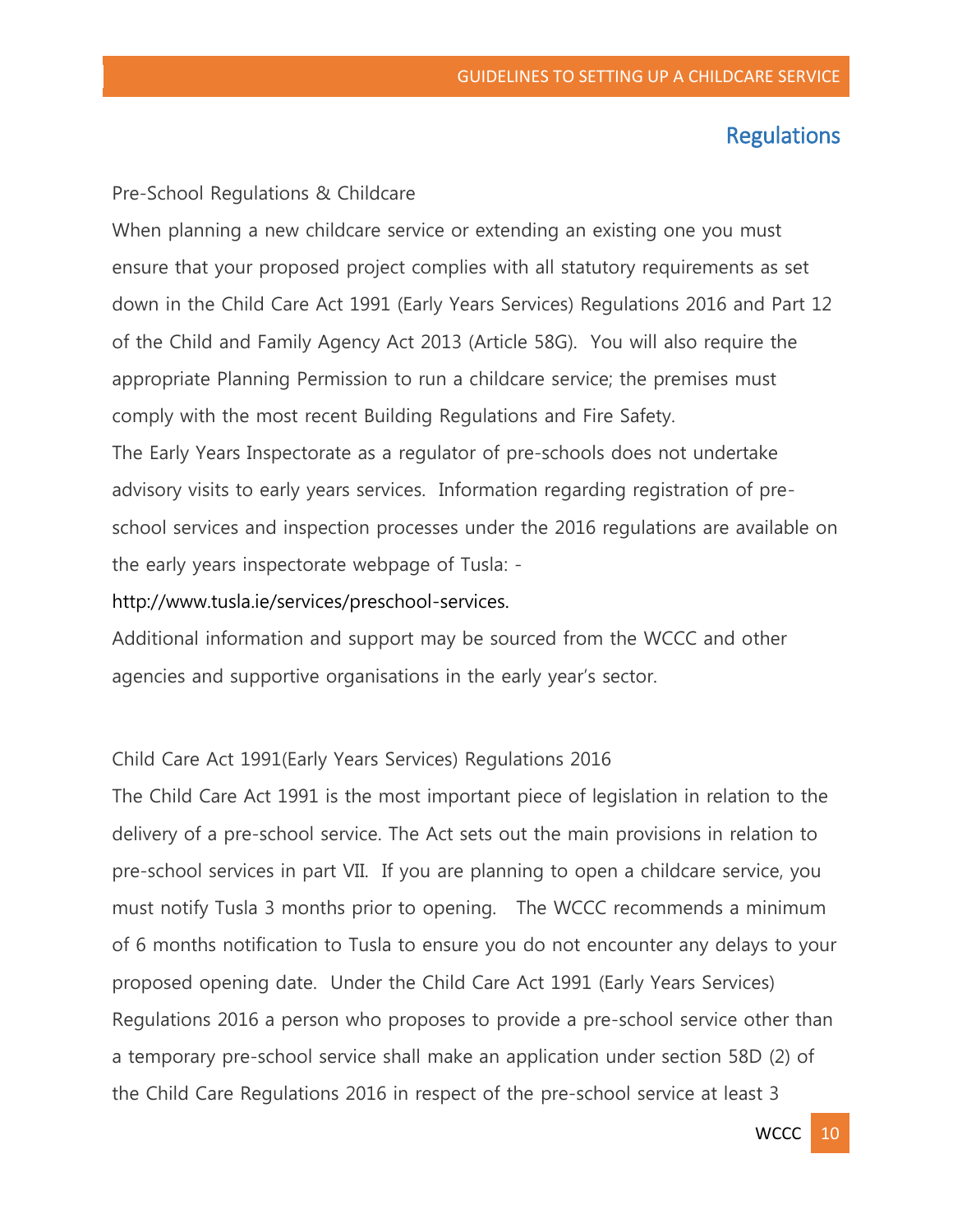#### GUIDELINES TO SETTING UP A CHILDCARE SERVICE

months prior to doing so. The Early Year's Inspectorate carries out a fit for purpose visit prior to commencement.

Regular inspections of childcare services are necessary to ensure that the person providing the service is taking all reasonable measures to safeguard the health, safety and welfare of the pre-school children attending.

The regulations vary depending on the type of childcare service you are providing however some common to all types include the need for:

- $\checkmark$  Adequate Insurance Cover
- $\checkmark$  Adequate Fire Safety Precautions
- $\checkmark$  Provisions in place for medical and other emergencies
- $\checkmark$  Policies and Procedures and statements as set out in the Child Care Act 1991 (Early Years Services) Regulations 2016 and Pobal.
- $\checkmark$  The necessary register and records for staff and children attending.
- $\checkmark$  Adequate Adult Child Ratios as set out in the Child Care Act (Early Years Services) Regulations 2016.

#### **Policies, procedures and statements**

#### Policies and Procedures

A Policies and Procedures manual will provide important information to your staff and parents of the children in your care on how the service works, what is acceptable and what is not – how you will respond to various situations and what roles all those involved will perform. A carefully thought out Policies and Procedures manual will contribute greatly to the quality of the service you provide and is vital to the efficient running of your business. It is recommended to consult with parents and staff in the development of your Policies and Procedures and to ensure that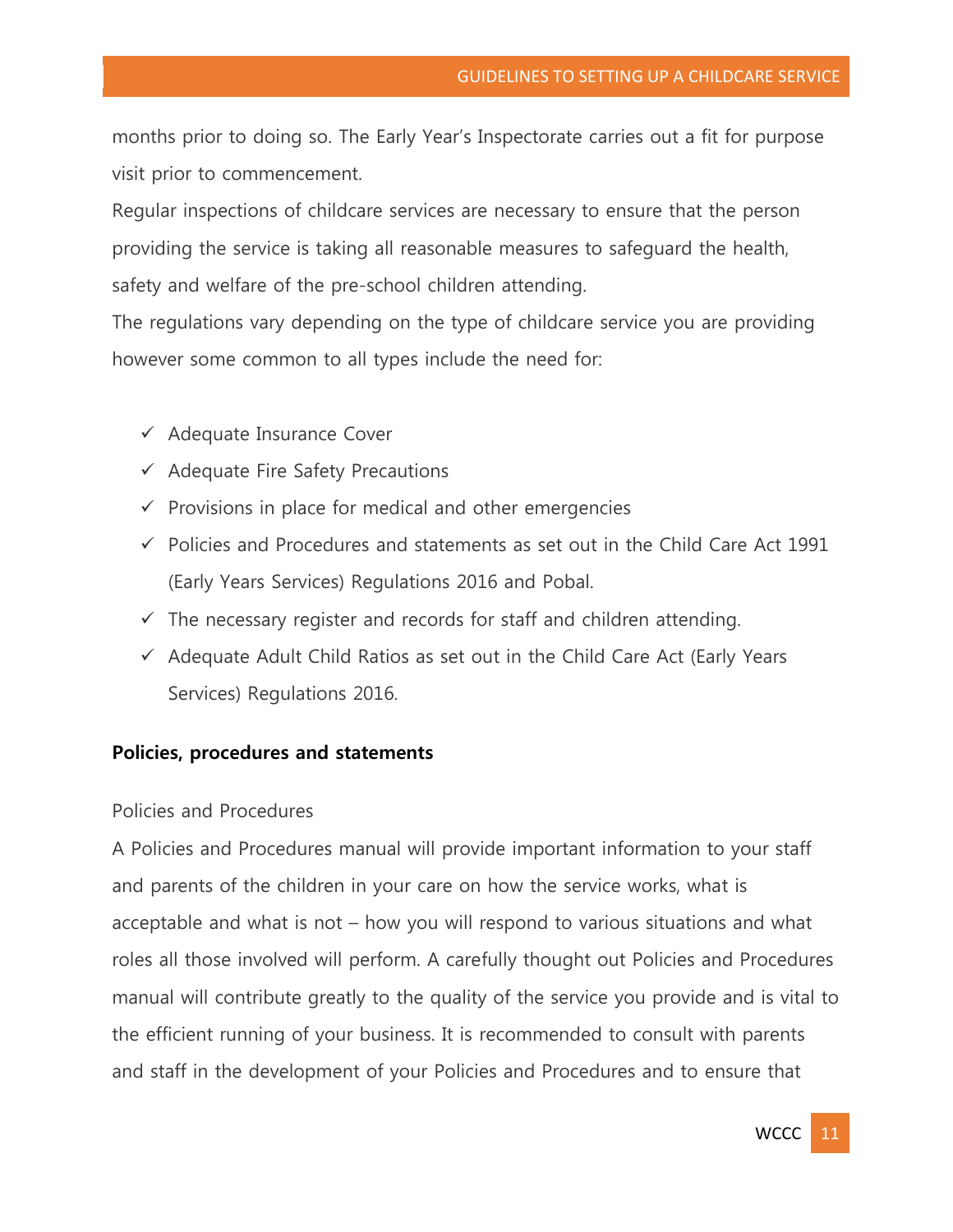Policies and Procedures are implemented and reviewed regularly.

#### **Policy**

A policy is a statement of agreed beliefs proposed/adopted by the organisation/ individual on a range of topics related to the childcare service provided.

#### **Procedure**

A procedure is a course of action being adopted/implemented by a service. It details the action to be taken to address the stated policy. It facilitates decision-making, provides consistency and autonomy and helps ensure that the service is managed effectively.

All services must have the following Policies and Procedures in place as set out in Schedule 5 of the Child Care Act (Early Years Services) Regulations 2016 as a minimum:-

- 1. (a) statement of purpose and function;
- $(b)$  complaints policy;
- (c) policy on administration of medication; (d) policy on infection control;
- (e) policy on managing behaviour;
- (f) policy on safe sleep;
- $(q)$  fire safety policy;
- $(h)$  inclusion policy;
- $(i)$  outings policy where children attending the service are brought on such outings;
- (*j*) policy on accidents and incidents;
- $(k)$  policy on authorisation to collect children;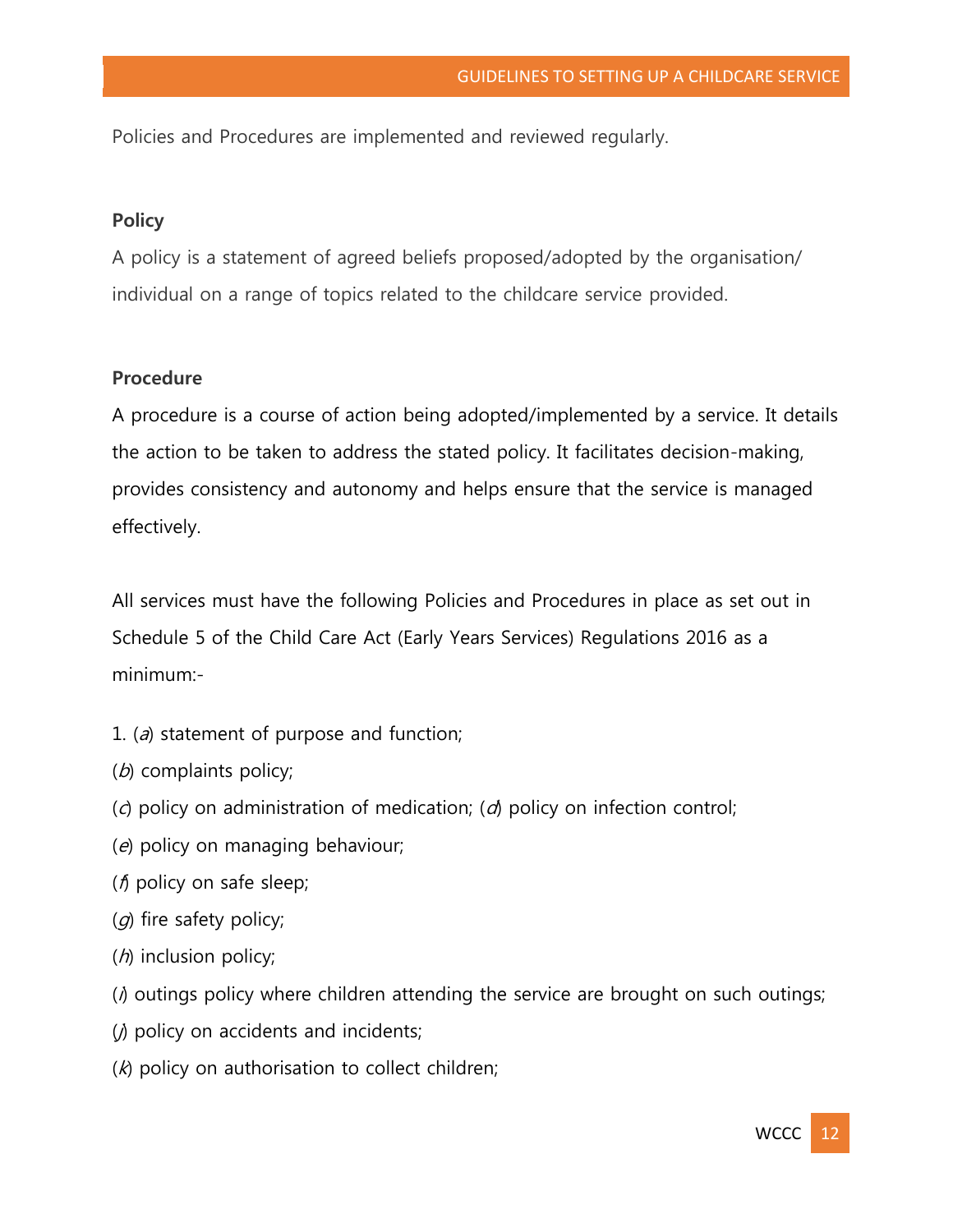$($ ) policy on healthy eating;

 $(m)$  policy on outdoor play where such play is provided to children attending the service;

 $(n)$  policy on overnight services where the service is an overnight pre-school service;

- (o) policy on staff absences;
- $(p)$  policy on the use of the internet and photographic and recording devices;
- $(q)$  recruitment policy;
- $($ *n*) risk management policy;
- $(s)$  settling-in policy;
- $(t)$  staff training policy;
- $(u)$  supervision policy.

2. In this Schedule—

"fire safety policy", in relation to a pre-school service, means a policy specifying—

(a) the manner in which the registered provider shall ensure that all employees, unpaid workers and contractors are—

(i) aware of and trained in the procedures to be followed in case of fire in the service, and

(ii) familiar with the location of any firefighting equipment and trained in the use of such equipment,

 $(b)$  the frequency and timing of fire drills to be carried out in the service, and

 $(c)$  the manner in which the record in writing referred to in Regulation 26 is to be maintained;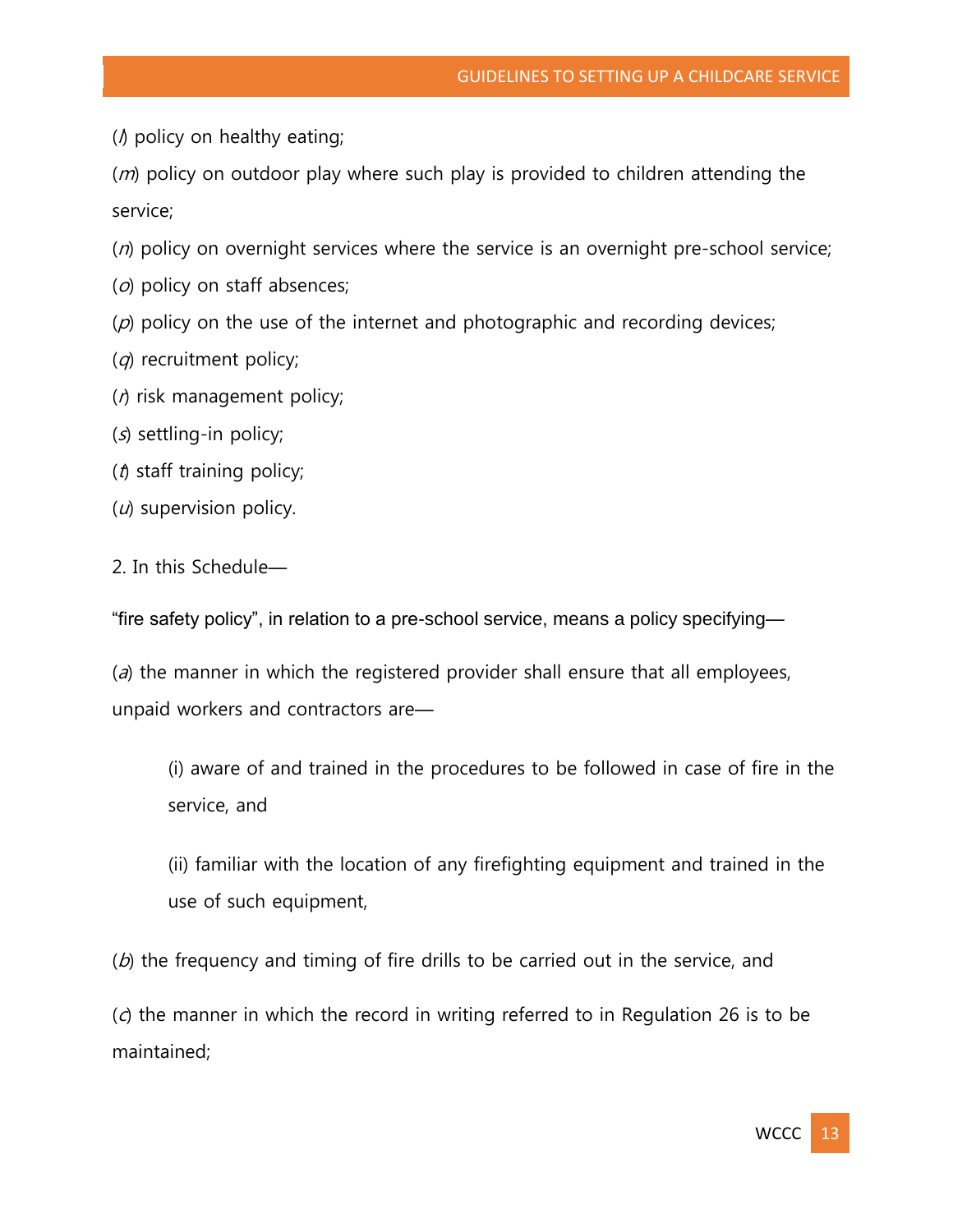#### GUIDELINES TO SETTING UP A CHILDCARE SERVICE

"inclusion policy", in relation to a pre-school service, means a policy specifying the manner in which it is ensured that the needs (including the physical, emotional and intellectual needs and the religious beliefs (if any)) of all pre-school children attending the service are addressed in the service;

"outings policy", in relation to a pre-school service, means a policy specifying the measures to be taken to ensure the safety and welfare of pre-school children attending the service when under the control of the service but not on the premises of the service;

"policy on accidents and incidents", in relation to a pre-school service, means a policy specifying—

(a) the measures to be taken in the service to prevent accidents and incidents,

 $(b)$  the procedures to be followed when an accident or incident involving a preschool child occurs while the child is attending the service, including the steps that are to be taken to contact the parent or guardian of the child or the emergency services if necessary,

 $(c)$  the manner in which a record of the accident or incident should be kept, and

( $d$ ) the manner in which a record should be shared with the parent or quardian of the child to whom it relates;

"policy on administration of medication", in relation to a pre-school service, means a policy specifying the procedure to be followed in the service to ensure the safe storage of medication in the service and administration of medication to a preschool child attending the service;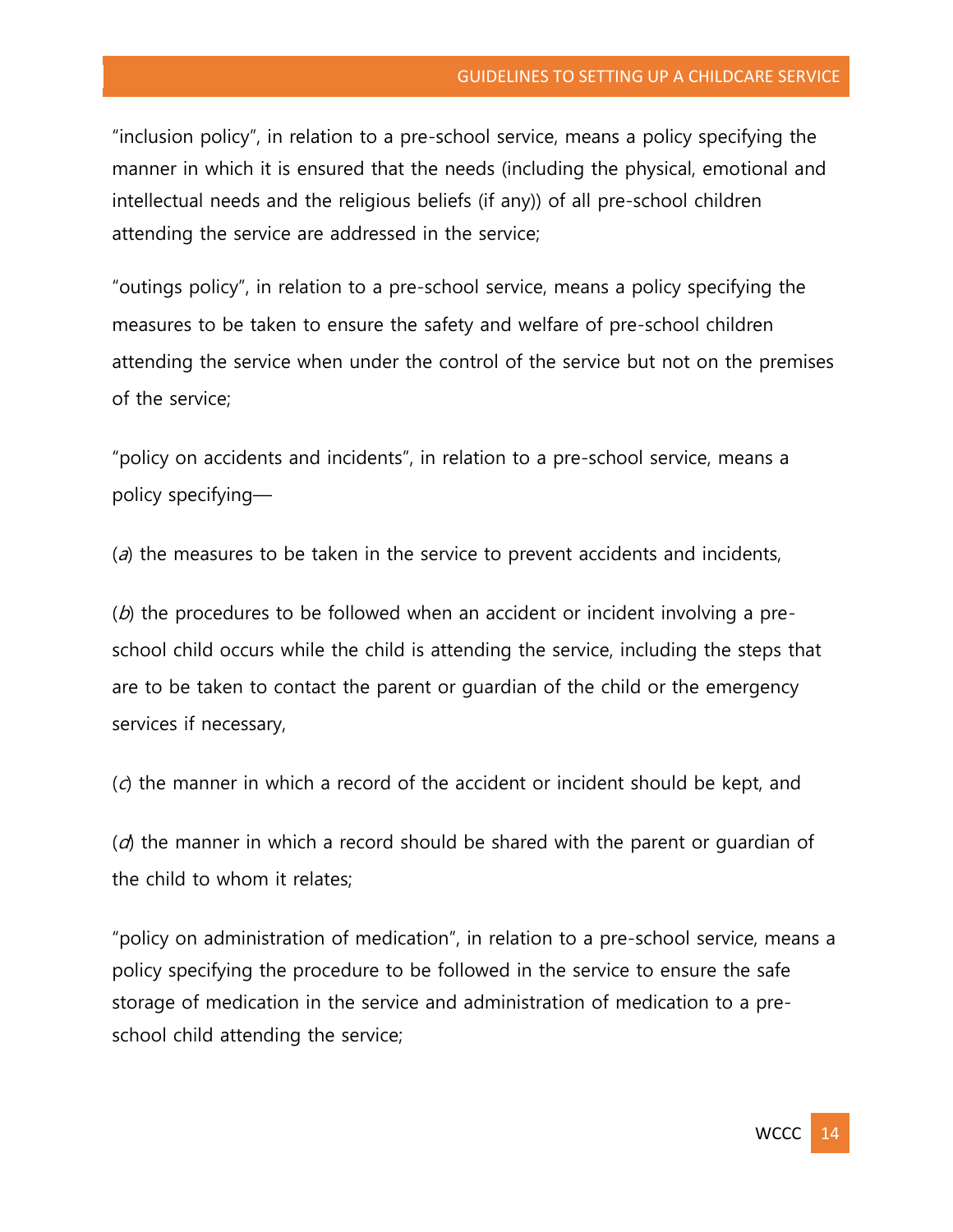"policy on authorisation to collect children", in relation to a pre-school service, means a policy specifying the protocols of the service in relation to the collection from the service of pre-school children attending the service;

"policy on healthy eating", in relation to a pre-school service, means a policy specifying the manner in which the service shall ensure that the food and drink provided to the pre-school children attending the service is nutritious and complies with the dietary or religious requirements of such a child;

"policy on infection control", in relation to a pre-school service, means a policy specifying the procedure to be followed in the service to protect persons working in the service and pre-school children attending the service from the trans- mission of infections;

"policy on managing behaviour", in relation to a pre-school service, means a policy that—

 $(a)$  supports positive behaviour by the pre-school children attending the service, and

 $(b)$  specifies approaches for managing challenging behaviour by a pre-school child attending the service and assisting the child to manage his or her behaviour as appropriate to the age and stage of development of the child;

"policy on outdoor play", in relation to a pre-school service, means a policy specifying—

( $a$ ) the manner in which and the times at which pre-school children attending the service have access to outdoor play, whether on the premises or in another location, and

( $b$ ) the manner in which the health and safety of the pre-school children attending the service while engaged in outdoor play is to be ensured;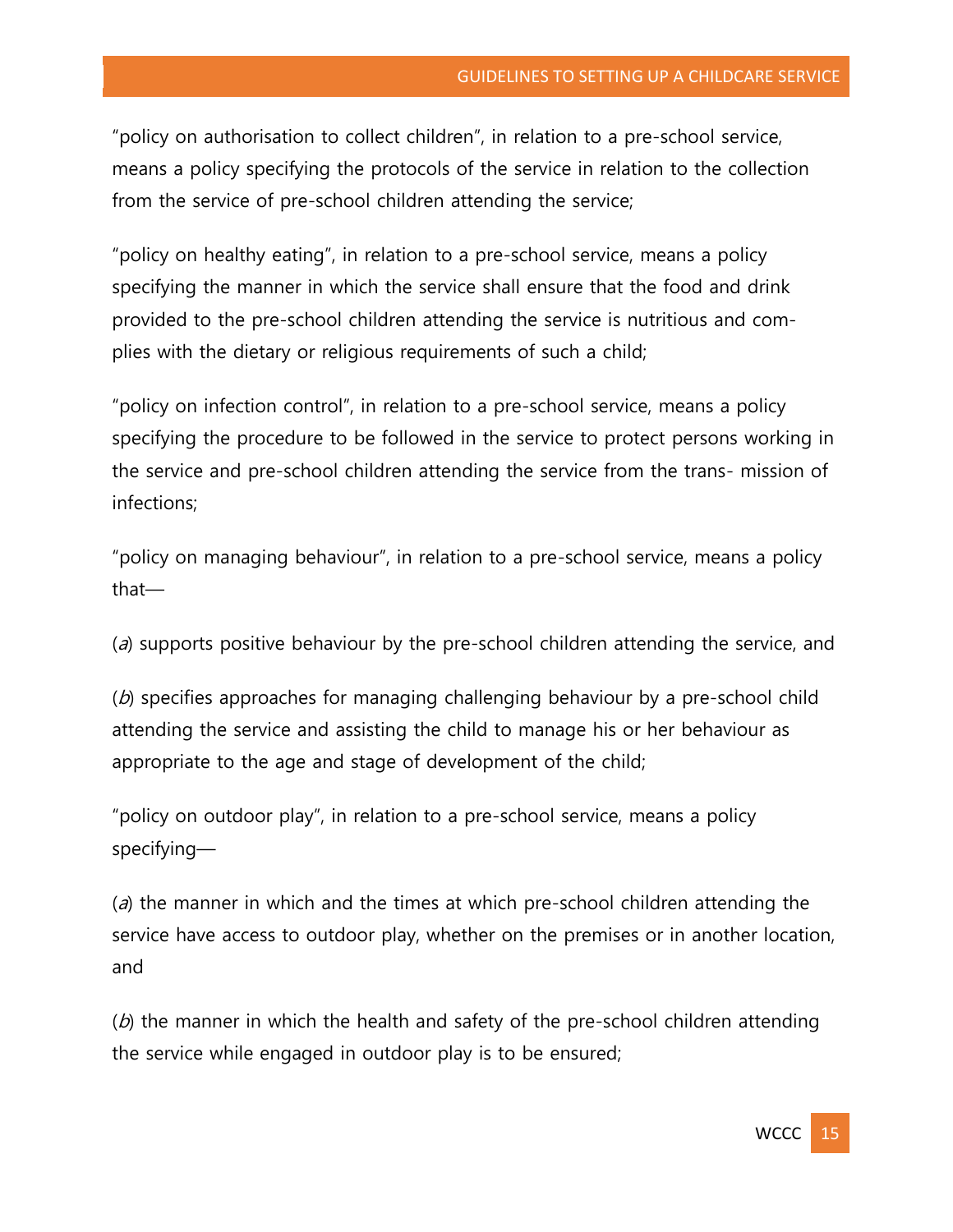"policy on overnight services", in relation to a pre-school service, means the procedures in place in the service to ensure the safety and welfare of pre-school children attending

the service overnight, including in relation to the supervision of such children, sleeping arrangements, bedtime routine and the preservation of the privacy of such children;

"policy on safe sleep", in relation to a pre-school service, means a policy specifying the manner in which safe and suitable sleeping arrangements are to be provided in the service for pre-school children attending the service;

"policy on staff absences", in relation to a pre-school service, means the arrangements in place in the service to ensure that the required adult: child ratios specified in Regulation 11 can be met when an employee working directly with children attending the service is absent from the service;

"recruitment policy", in relation to a pre-school service, means a policy specifying the procedure to be followed by the registered provider when hiring employees and unpaid workers, including the steps to be taken to check and verify references, qualifications and vetting documentation;

"risk management policy", in relation to a pre-school service, means a policy on the manner in which the registered provider assesses any potential risks to the safety of the pre-school children attending the service, and the steps taken to either eliminate those risks or mitigate them;

"settling-in policy", in relation to a pre-school service, means the procedures in place in the service to facilitate the integration in the service of a pre-school child when he or she first attends the service, his or her progression within the service and his or her transition to primary school;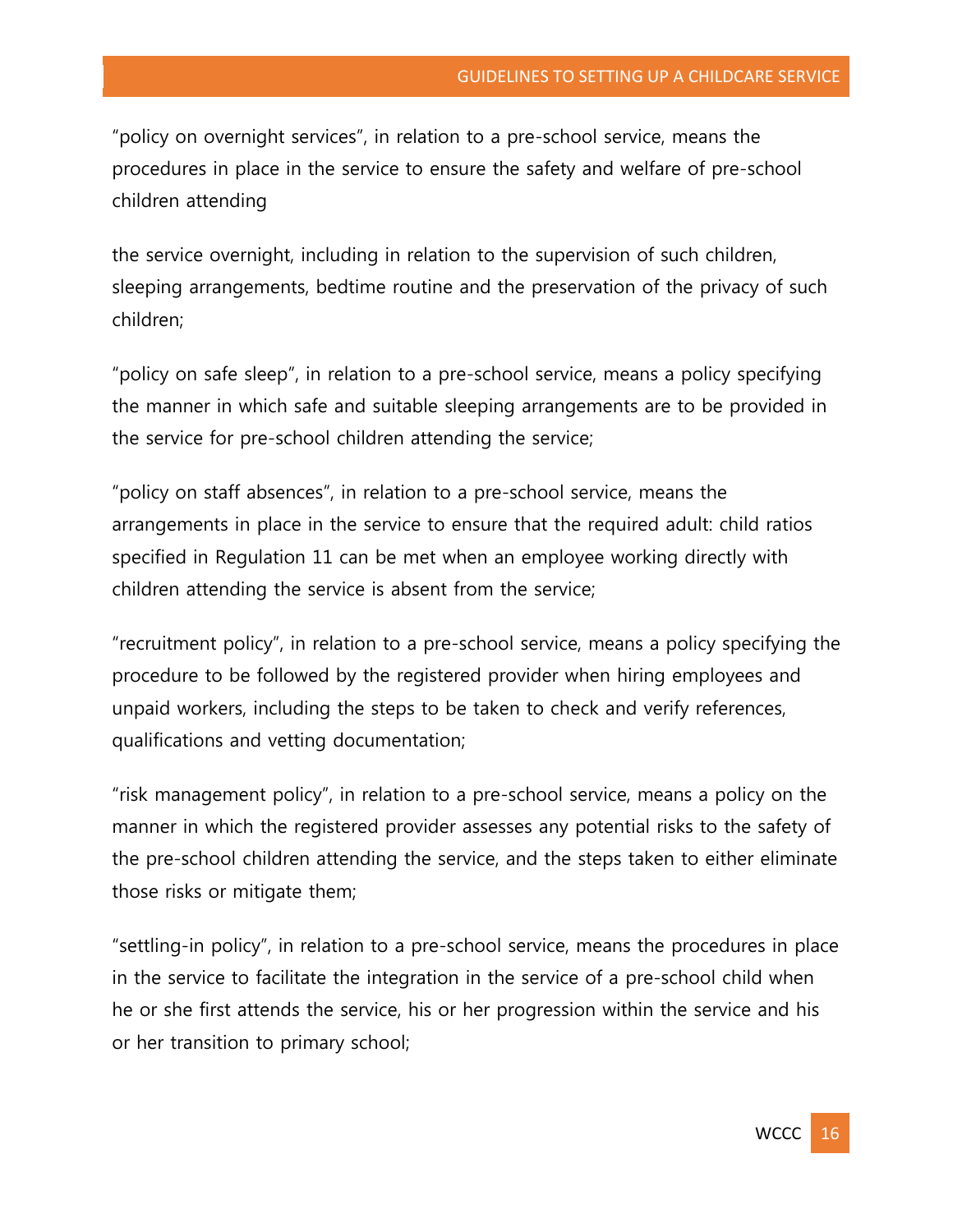"staff training policy", in relation to a pre-school service, means a policy specifying the manner in which the registered provider shall identify and address the training needs of employees and unpaid workers;

"statement of purpose and function", in relation to a pre-school service, means a description of the service, including—

- $(a)$  who the service is aimed at,
- $(b)$  the class of service provided,
- $(c)$  the hours of the service,

( $d$ ) the age range of the children catered for in the service, and ( $e$ ) the number of children that can be catered for in the service;

"supervision policy", in relation to a pre-school service, means a policy specifying the manner in which employees, unpaid workers and contractors are supervised and supported in the service in relation to their work practices.

#### **The Necessary Register and Records must include**

The Name, Position, Qualification and Experience of all Staff Maximum Number of Children Catered for Type of Service and Age Range Staff/Child Ratios **The following must be completed prior to commencement: -** Application Form for Registration of Pre-School Service Part VIIA of the Child Care Act 1991 as inserted by Section 92 of the Child & Family Agency Act 2013.

#### **Information to be enclosed with application form**

- Garda vetting/Police vetting for proposed registered provider and person in charge if different
- Two references in respect of the proposed registered provider, and in respect of the person in charge if different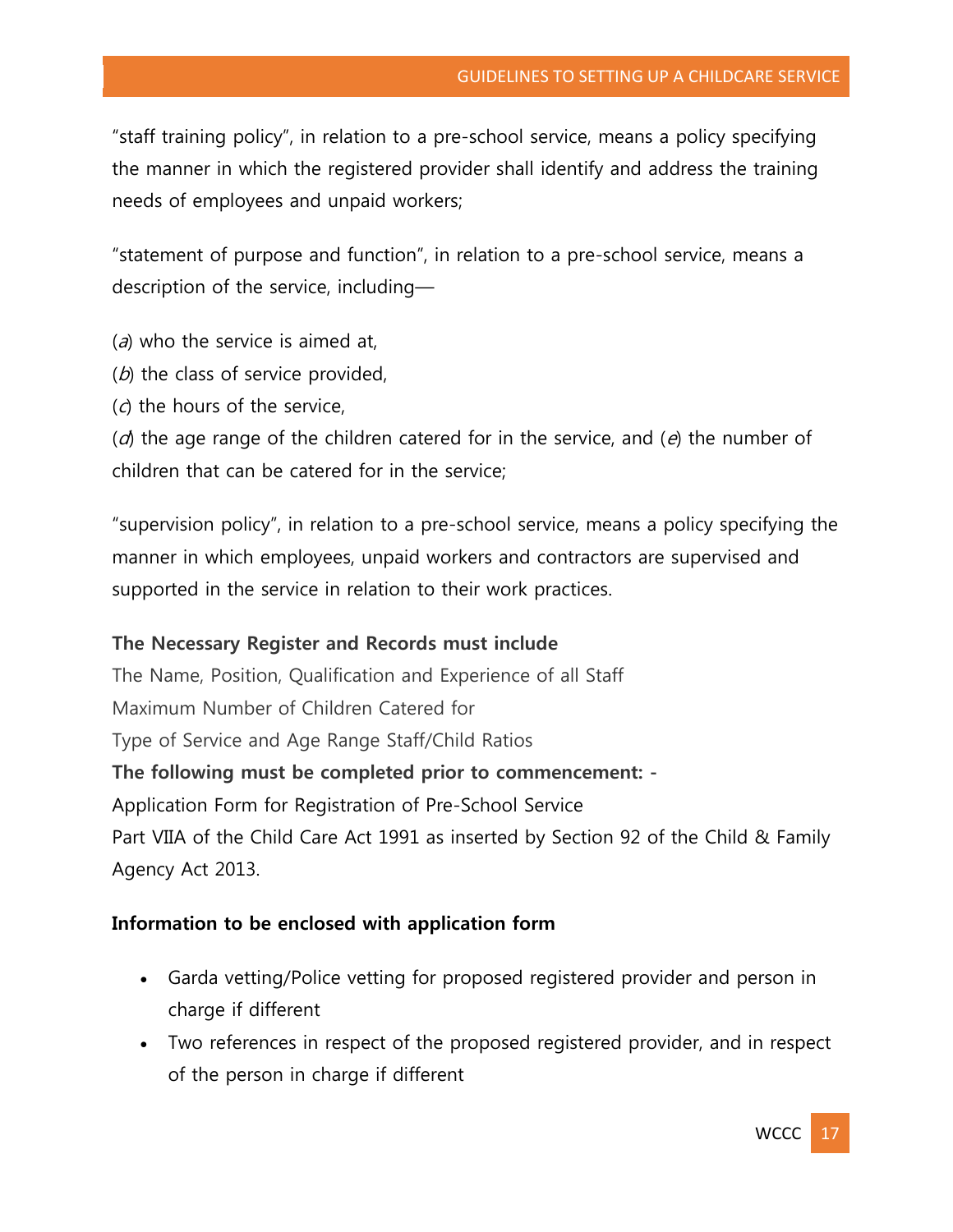- Floor plan of the interior design of the centre giving details of the dimensions of all rooms intended for children's use, also indicating owner's/staff rooms
- Plan of any outdoor area available for children's use
- Evidence of registration from Companies Registration Office, where applicable
- Proof of identity of the proposed registered provider (copy of passport or driving licence are the only acceptable documents)
- Copy of the Certificate of Insurance or written confirmation of insurance cover
- Copy of Statement of Purpose and Function of Safety Statement
- Copy of Policy on Managing Behaviour
- Copy of Complaints Policy
- Copy of Policy on Administration of Medication of Policy on Infection Control
- Copy of Policy on Safe Sleep
- Application Fee Due

# **Please note that only fully completed application forms will be accepted. All information must be accurate and comprehensive**

# **1. General Details**

Is the person completing this application form over 18 years of age?

Yes **□** No **□** 

Class of Service:

| Full day care service                  |  |
|----------------------------------------|--|
| Part-time day care service             |  |
| Sessional pre-school service           |  |
| Pre-school service in a drop-in centre |  |
| Childminding service                   |  |

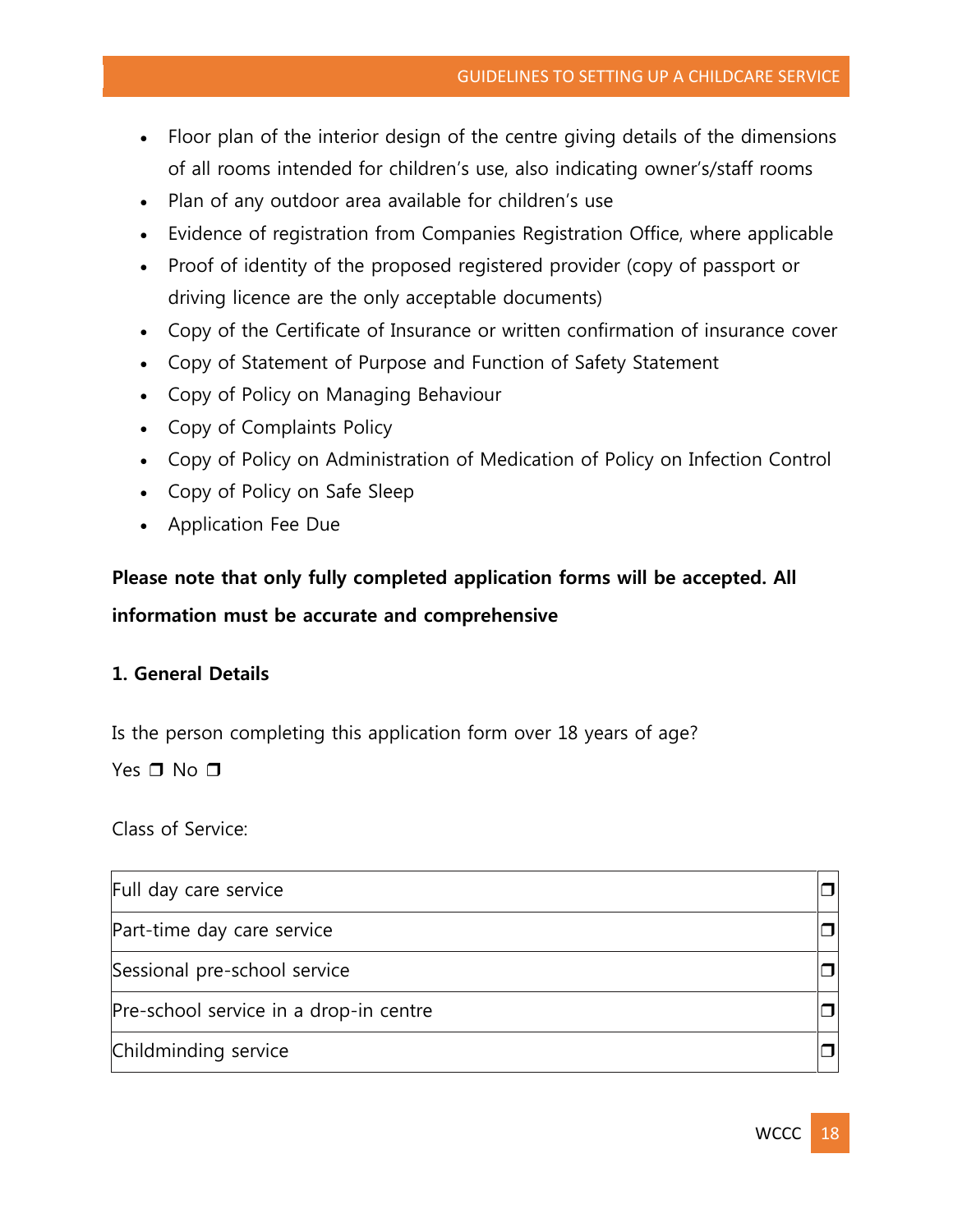#### GUIDELINES TO SETTING UP A CHILDCARE SERVICE

## Overnight service ❒

| Address of the Pre-School              |  |
|----------------------------------------|--|
|                                        |  |
|                                        |  |
|                                        |  |
|                                        |  |
|                                        |  |
|                                        |  |
|                                        |  |
|                                        |  |
|                                        |  |
| children the Service will accommodate? |  |

# **2. Proposed Registered Provider(s) of Pre-School Service**

Please indicate whether the proposed registered provider is a: Sole Trader  $\Box$ Partnership ❒ Limited Company ❒ Designated Activity Company **□** 

Other (Please give details) ...........................................................................................

# **2(a) Details of Proposed Registered Provider(s) (sole traders or partnerships)**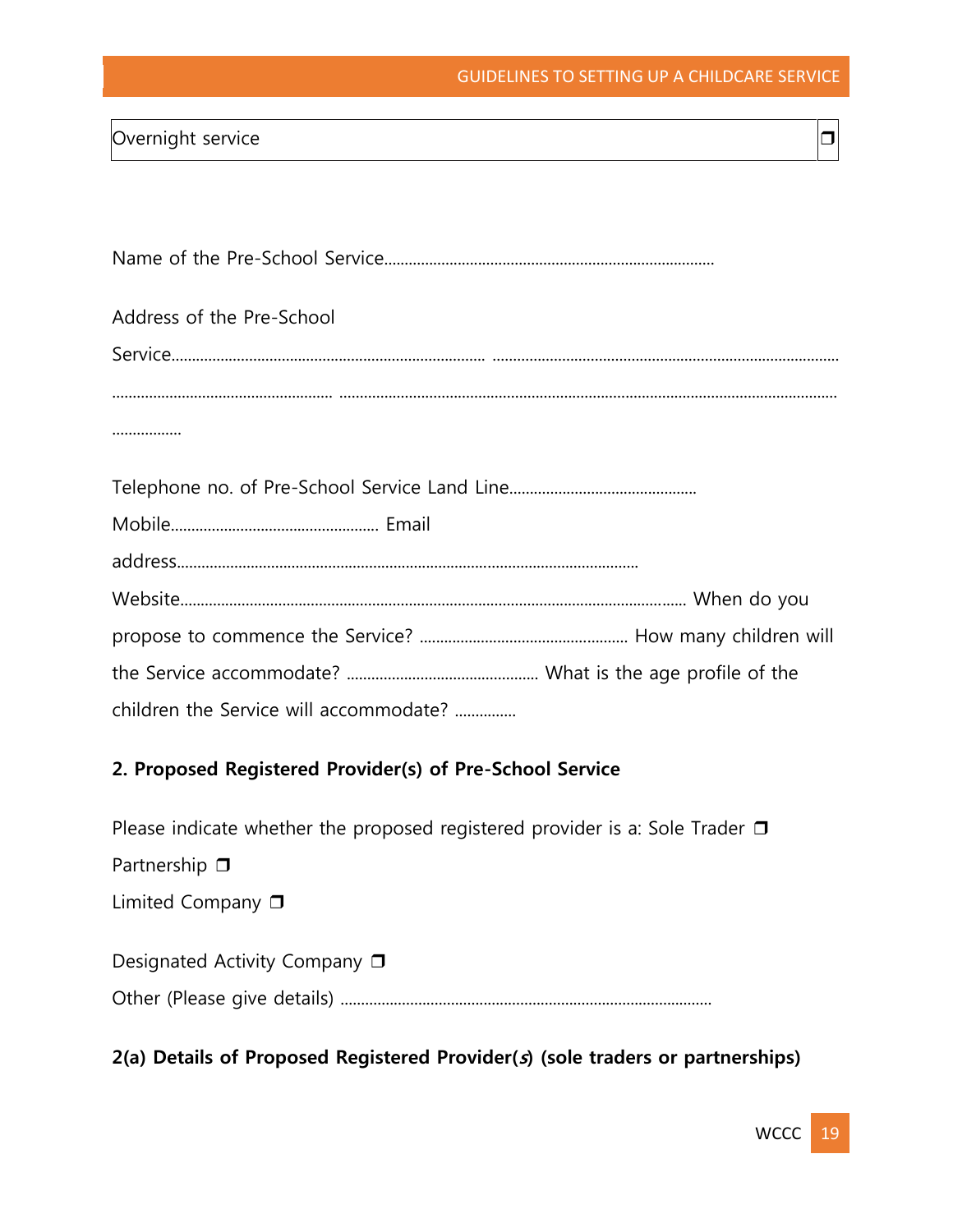# 2(b) If the proposed registered provider is not a sole trader or partnership, please provide the following details

| Address of                                                                    |
|-------------------------------------------------------------------------------|
|                                                                               |
|                                                                               |
|                                                                               |
|                                                                               |
|                                                                               |
|                                                                               |
|                                                                               |
| Address (if different from                                                    |
|                                                                               |
|                                                                               |
|                                                                               |
|                                                                               |
|                                                                               |
| will use this e-mail address for correspondence purposes)                     |
| 2(c) Please provide the following details in the case of Registered Companies |
| only                                                                          |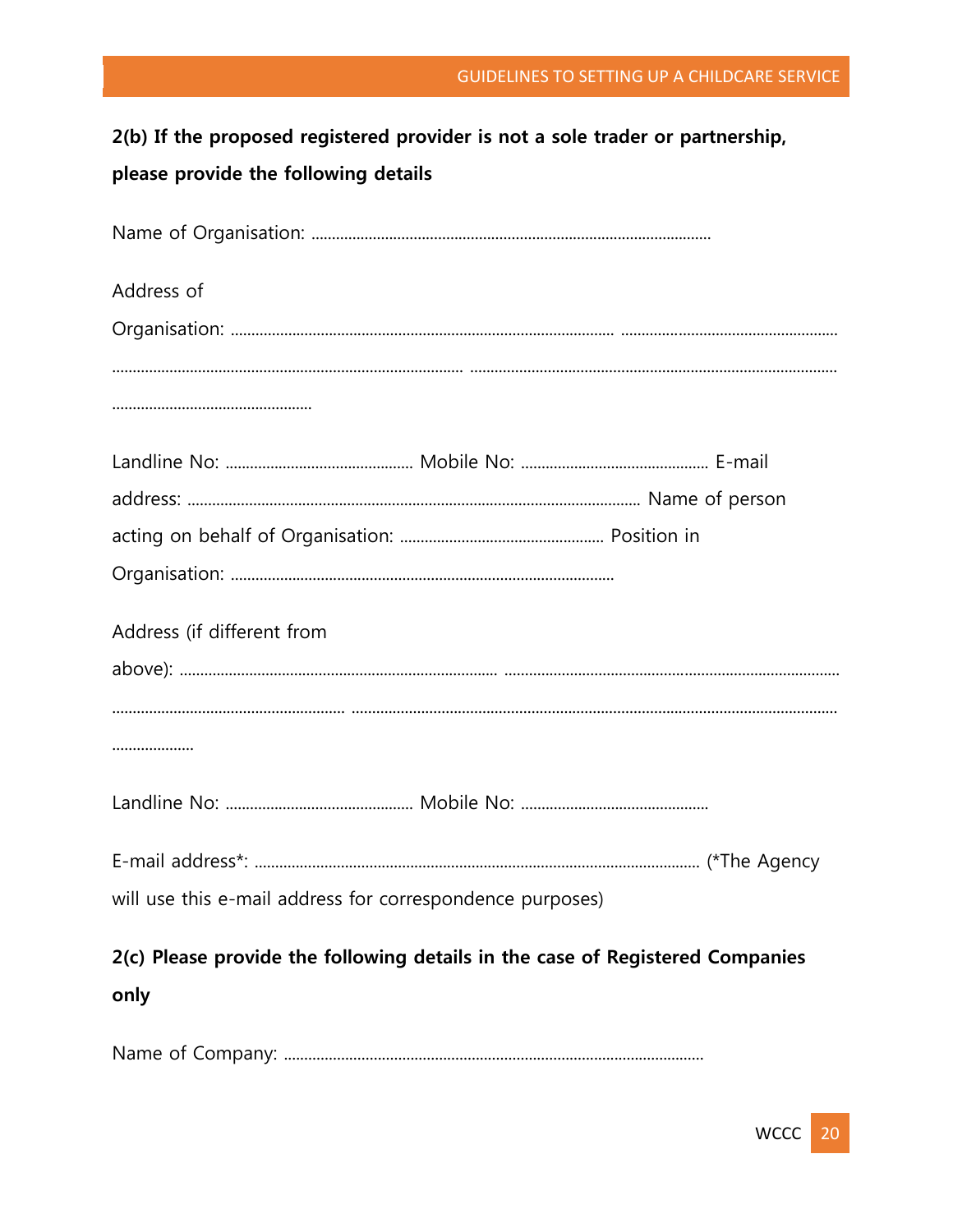#### GUIDELINES TO SETTING UP A CHILDCARE SERVICE

| Address of Registered |  |
|-----------------------|--|
|                       |  |
|                       |  |
|                       |  |

# 2(d) Is the Service part or proposed to be part of DCYA's Early Childhood Care and Education (ECCE) funding Programme?

Yes  $\Box$  No  $\Box$ 

2(e) If yes, please provide the date on which the service commenced the ECCE 

#### 3. Management structure

3(a) Person in Charge (Name to be entered on register as person in charge if different from Proposed Registered Provider)

| Particulars of the Person in Charge of the Pre-School Service |
|---------------------------------------------------------------|
|                                                               |
|                                                               |
| Home                                                          |
|                                                               |
|                                                               |
|                                                               |
|                                                               |
|                                                               |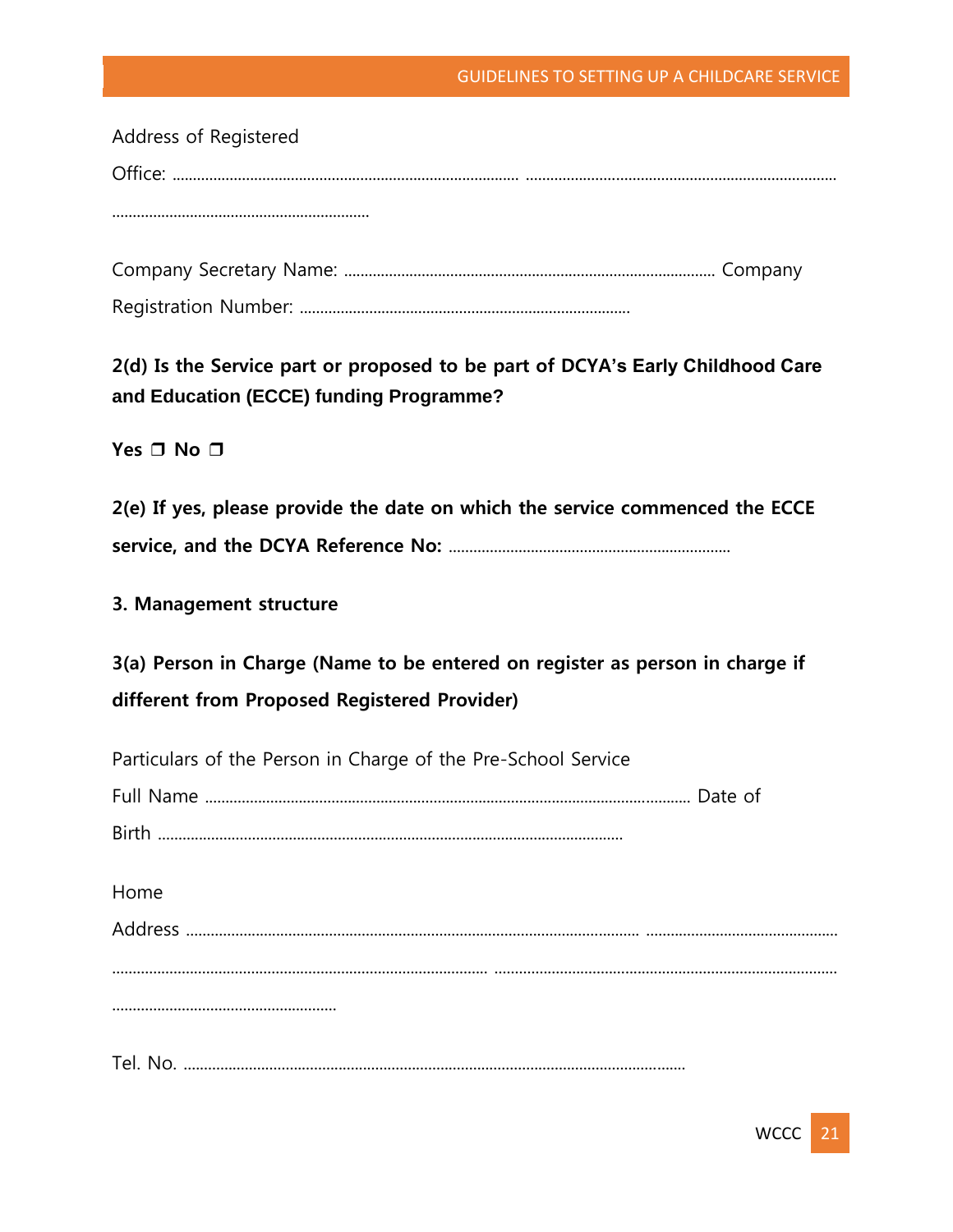# **3(b) Details of Qualifications of Proposed Registered Provider (or Person in Charge, if different)**

| Awarding Body | Country of    | Qualification | Duration of |              |
|---------------|---------------|---------------|-------------|--------------|
|               | Qualification |               | course      | Date Awarded |

# **3(c) Details of the Employment Record of the Proposed Registered Provider (or**

# **Person in Charge, if different)**

Please include details of present and past employers, including the name, address,

and nature of business, the dates of employment and details of posts held.

| Employer's name and<br>address | Nature of<br>business | Post<br>held | Dates of<br>employment |    | Reason for Leaving |
|--------------------------------|-----------------------|--------------|------------------------|----|--------------------|
|                                |                       |              | From                   | To |                    |
|                                |                       |              |                        |    |                    |
|                                |                       |              |                        |    |                    |

**4. Professional Registration details of Proposed Registered Provider (or Person in Charge, if different)** 

**4(a) Is, or was, the proposed registered provider (or person in charge, if different) registered with any health, or allied health professional registration body?** 

**Yes** ❒ **No** ❒

**4(b) If yes, please provide the following details:**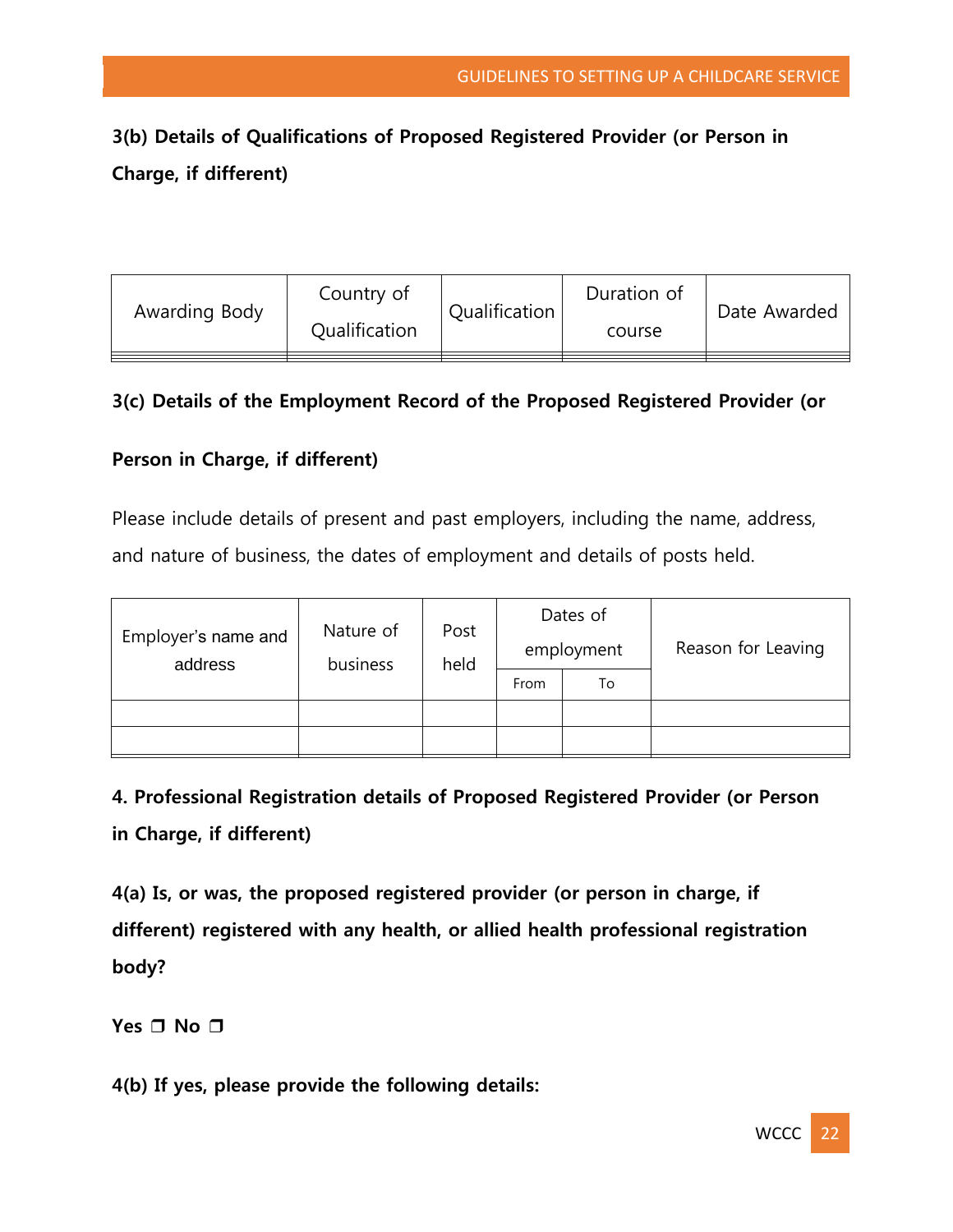| Name of registration | Contact Details | <b>Registration Number</b> |
|----------------------|-----------------|----------------------------|
| body                 |                 |                            |
|                      |                 |                            |
|                      |                 |                            |
|                      |                 |                            |

# **4(c) If yes, please indicate the registration status**

Full ❒ Associate ❒ Student ❒

**4(d) If yes, please indicate the expiration date of the current or most recent** 

**registration: .....................................................................................................................** 

**4(e) Has the proposed registered provider (or person in charge, if different) ever been subject to any disciplinary process pursued by the registration body?** 

**Yes** ❒ **No** ❒

**If yes give details** 

........................................................................................................................................... .....................................

**5.Previous Registration/notification history** 

......................................................................................................

**5(a) Were you or was any service operated by your organisation previously registered with or notified to the HSE or Tusla?** 

**Yes** ❒ **No** ❒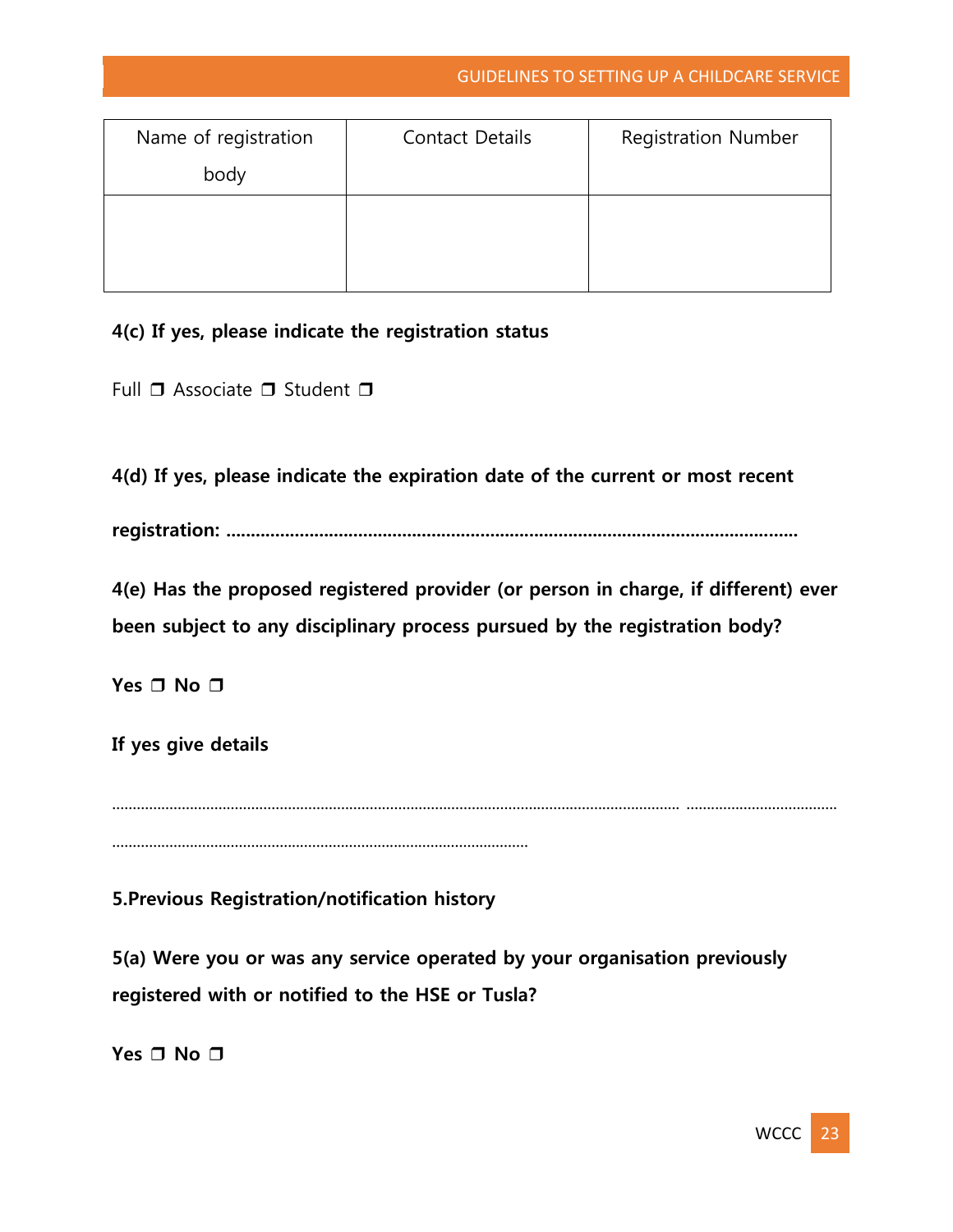**If yes, provide timeframes and details.** 

........................................................................................................................................... ..................................... ......................................................................................................

**5(b) Have you or has any service operated by your organisation been registered as a provider of other social care services e.g. nursing home, supported accommodation or residential children's home?** 

**Yes** ❒ **No** ❒

**If yes, provide timeframes and details:** 

........................................................................................................................................... ..................................... ......................................................................................................

**5(c) Have you or has any service operated by your organisation been registered in another jurisdiction either as an Early Years Service or as another Social Service?** 

**Yes** ❒ **No** ❒

**If yes, provide timeframes and details:** 

........................................................................................................................................... .....................................

......................................................................................................

**5(d) Have you or has any service operated by your organisation been prosecuted under the Child Care Act 1991?** 

**Yes** ❒ **No** ❒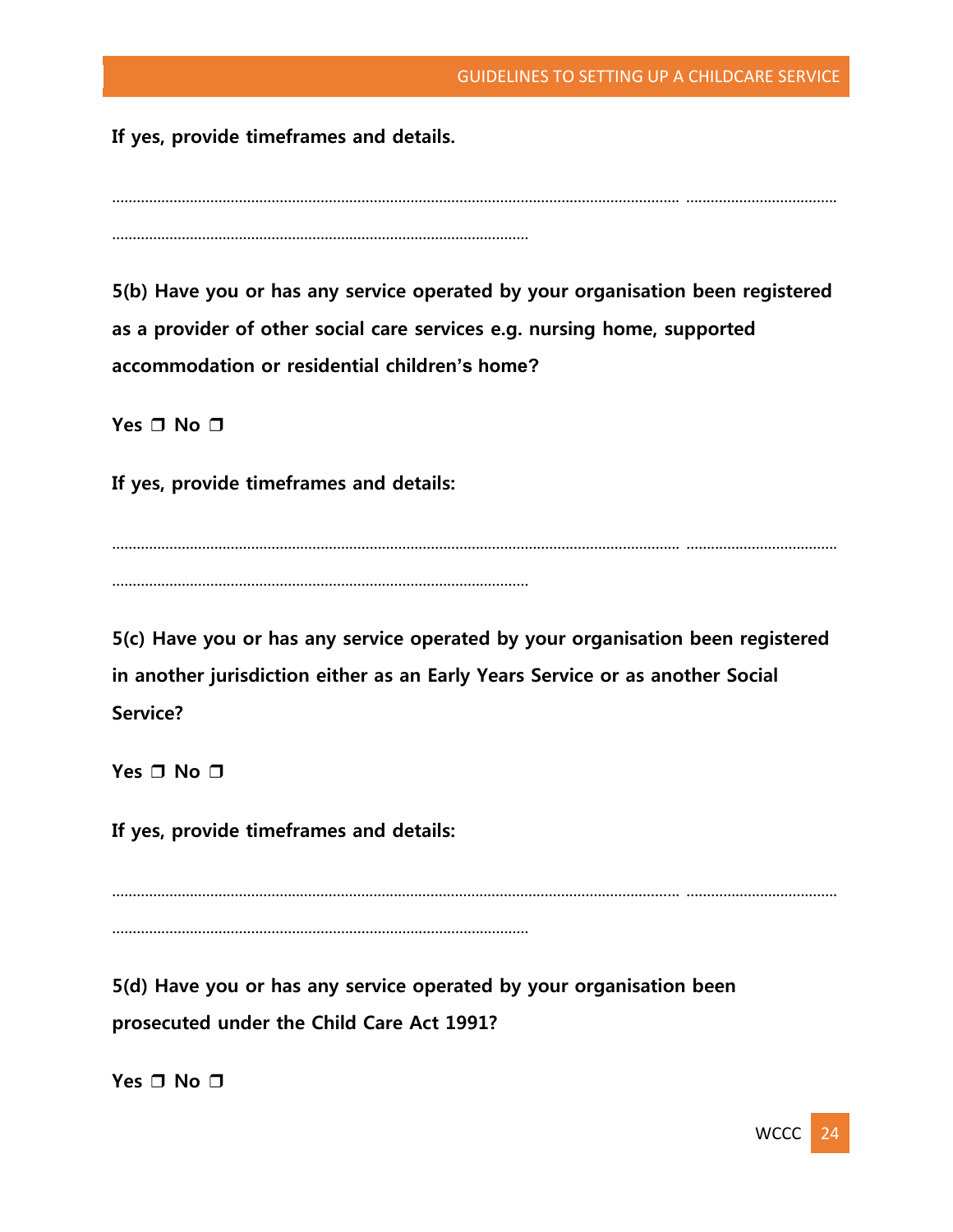# GUIDELINES TO SETTING UP A CHILDCARE SERVICE

**If yes, provide timeframes and details:** 

| 6. Staffing of Pre-School Service                                                              |
|------------------------------------------------------------------------------------------------|
| 6(a) Proposed Number of Staff to be employed in the Preschool Service                          |
| 6(b) Proposed number of students, interns, or volunteers and other                             |
| 7. Premises<br>7(a) Do the premises have a certificate of planning permission?                 |
| Yes $\Box$ No $\Box$                                                                           |
|                                                                                                |
|                                                                                                |
| 7(c) Do you have sole use of the premises?                                                     |
| Yes $\Box$ No $\Box$ If no, what other services/individuals do you share the premises<br>with? |
|                                                                                                |

......................................................................................................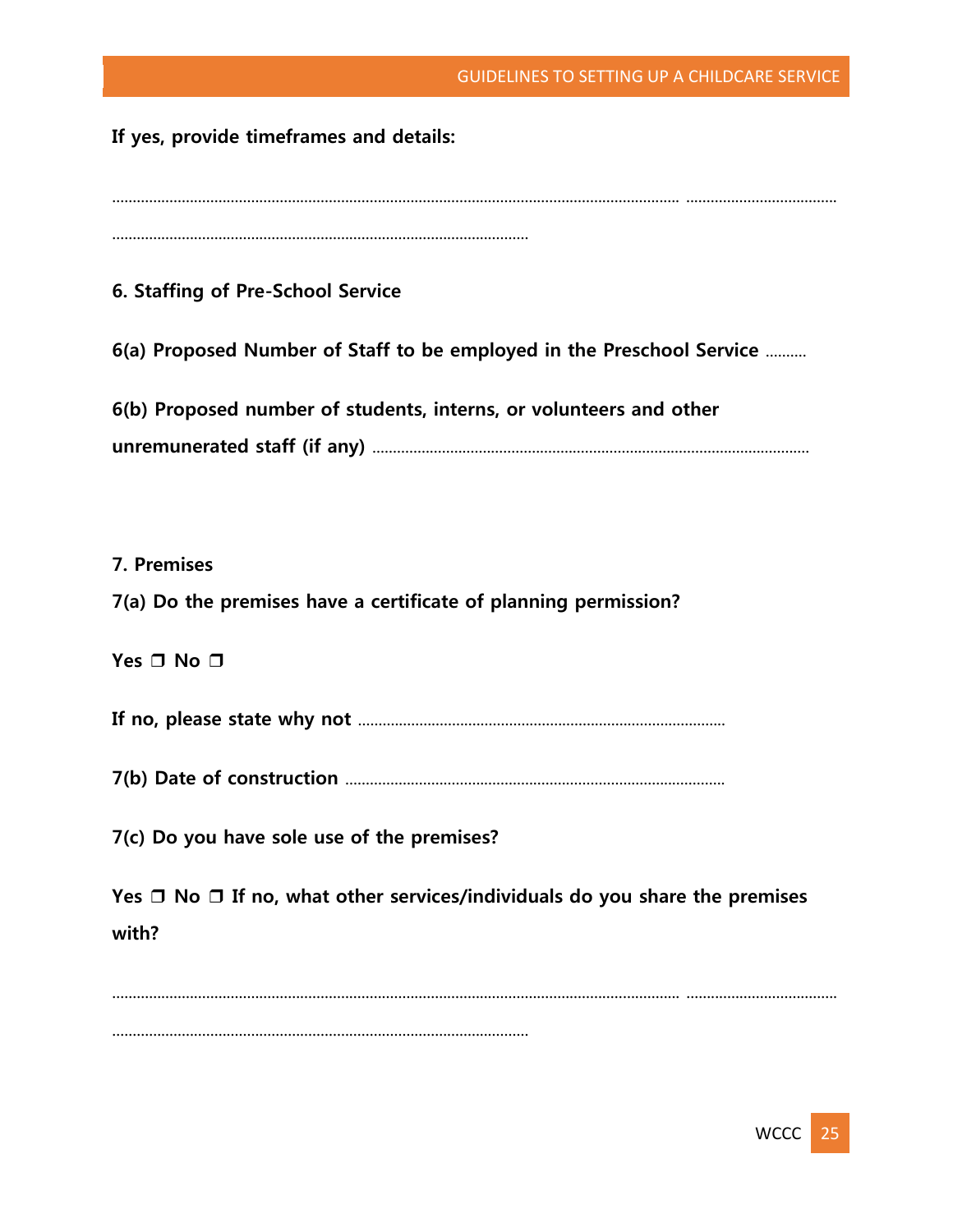**7(d) Are the proposed premises ready for a pre- registration visit? Yes** ❒ **No** ❒

**If no, please state when the proposed premises will be ready for a preregistration visit:** 

...........................................................................................................................................

# **7(e) Are the premises that you are planning to use as a Pre-School Service:**

| A domestic dwelling                                                                   |  |
|---------------------------------------------------------------------------------------|--|
| Purpose-built as a childcare facility                                                 |  |
| A refurbished/change of use of an existing building                                   |  |
| Currently being used as a Pre-School Service                                          |  |
| Located in a building where activities other than childcare take place Please specify |  |
| the nature of the other activities (e.g. primary school, community hall, older        |  |
| people's daycare, bridge club etc.).                                                  |  |
|                                                                                       |  |

**7(f) Please list all the rooms available to the pre-school service together with their function and size** 

**7(g) Please give details of the outdoor play area available to the pre-school children** 

| Details of Outdoor Play Area | Size $(m2)$ |
|------------------------------|-------------|
|                              |             |
|                              |             |
|                              |             |

WCCC<sup>26</sup>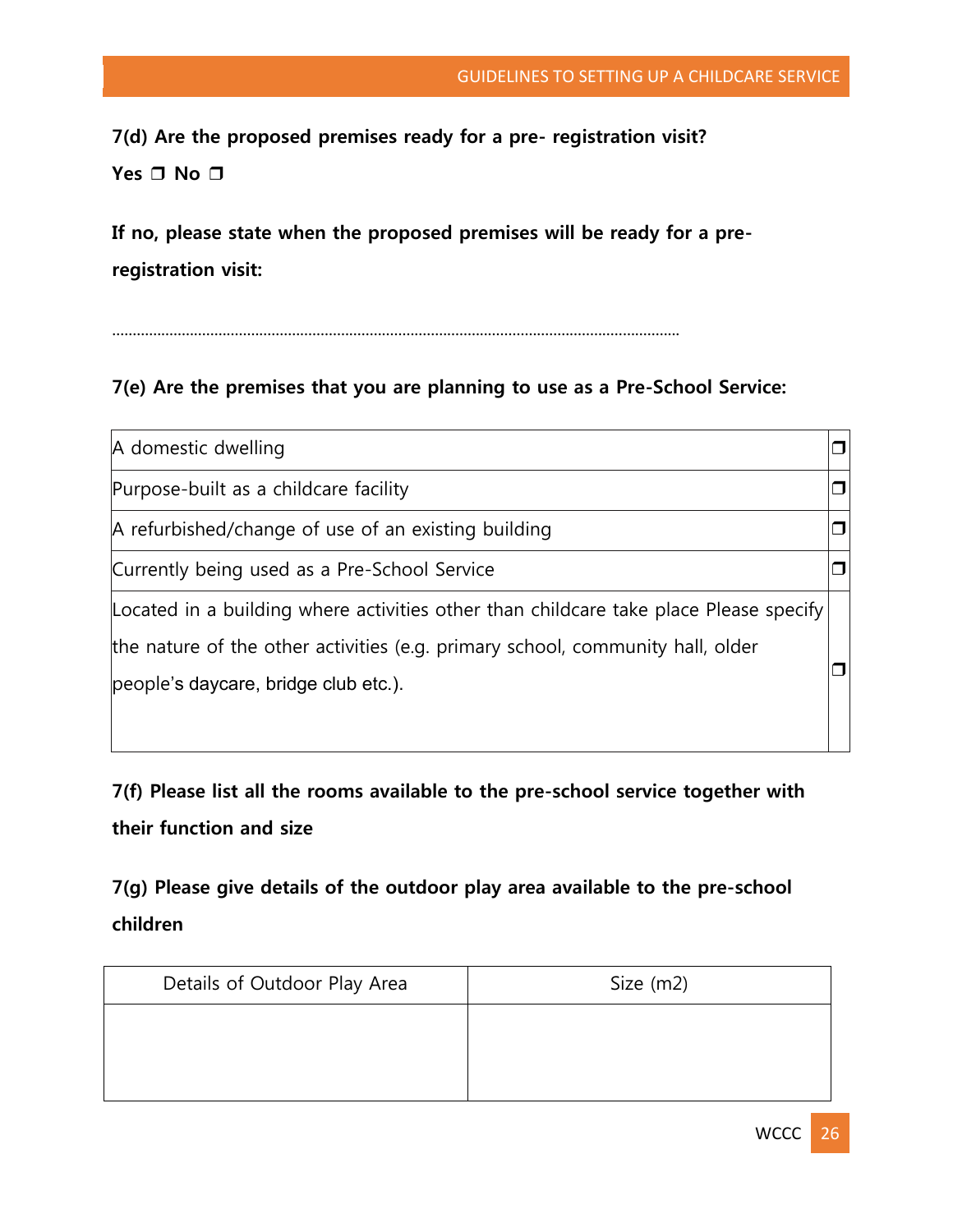## GUIDELINES TO SETTING UP A CHILDCARE SERVICE

| 8. Insurance Arrangements                                                                                                                                                                                                      |  |  |
|--------------------------------------------------------------------------------------------------------------------------------------------------------------------------------------------------------------------------------|--|--|
|                                                                                                                                                                                                                                |  |  |
|                                                                                                                                                                                                                                |  |  |
| 8(c) Categories of insurance cover for the pre-school service                                                                                                                                                                  |  |  |
| Public liability $\Box$                                                                                                                                                                                                        |  |  |
| Fire & theft $\Box$                                                                                                                                                                                                            |  |  |
| Motor insurance $\Box$                                                                                                                                                                                                         |  |  |
| Building Insurance $\Box$ Outings Insurance $\Box$ Other $\Box$                                                                                                                                                                |  |  |
|                                                                                                                                                                                                                                |  |  |
|                                                                                                                                                                                                                                |  |  |
| 9. Opening Days/Hours                                                                                                                                                                                                          |  |  |
| mai tirk and the second to the second the second second to the second second the second second to the second second second second second second second second second second second second second second second second second s |  |  |

**Please provide details of the proposed opening days and opening hours of the Pre-School Service:** 

# **10. Directions to your Pre-School Service**

Please provide easy-to-follow-directions to the location of the proposed pre- school service:

........................................................................................................................................... ..................................... ......................................................................................................

**11. Fees**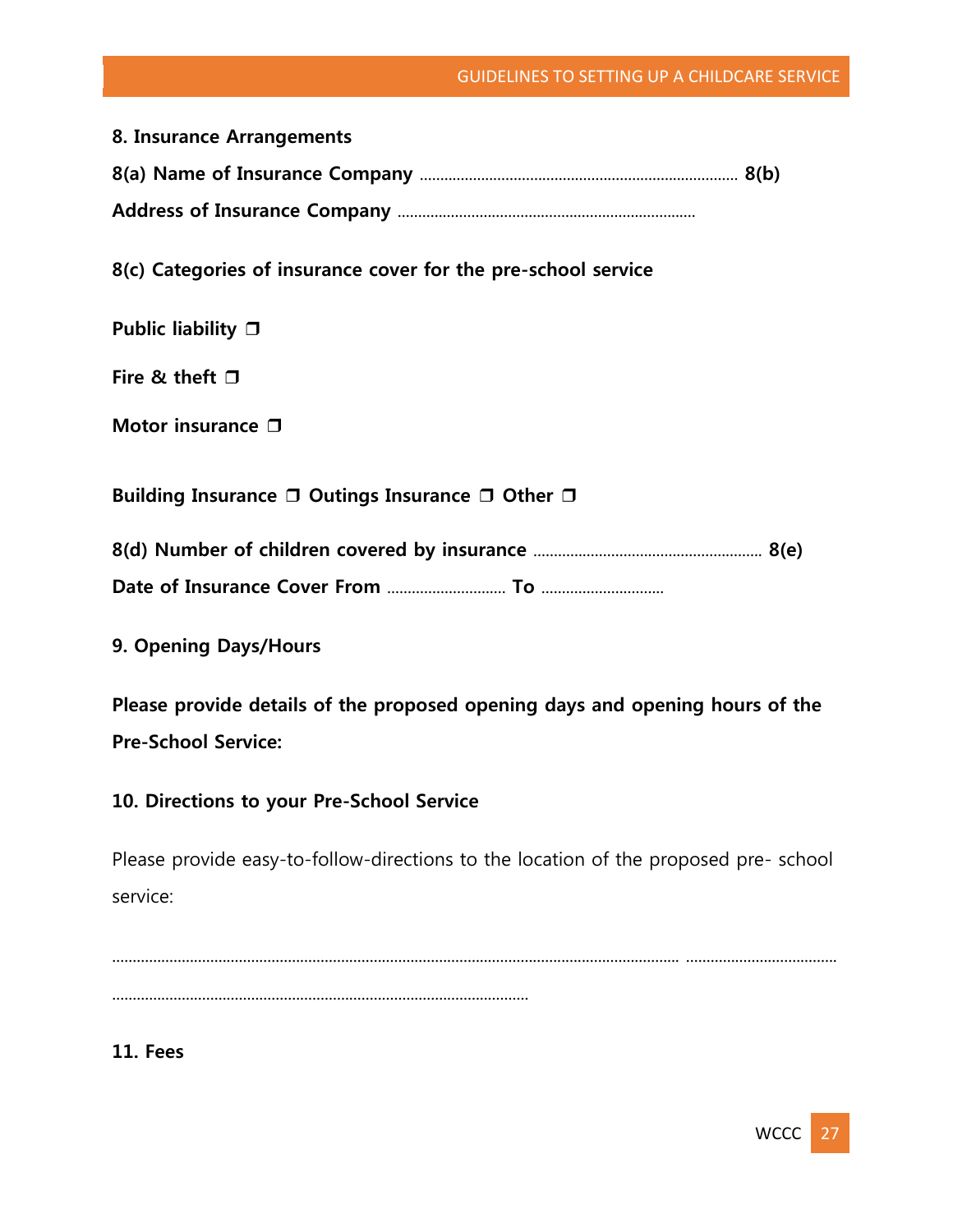Please indicate on the following table the appropriate fee due in respect of your application:

| <b>Class of Service</b>                | Fee |
|----------------------------------------|-----|
| Full day care service                  | €80 |
| Part-time day care service             | €80 |
| Sessional pre-school service           | €40 |
| Pre-school service in a drop-in centre | €80 |
| Temporary pre-school service           | €80 |
| Childminding Service                   | €40 |
| Overnight pre-school service           | €80 |

## **12. Declaration**

I consent to the Child and Family Agency carrying out checks and using information provided in this application form when assessing my suitability to register a Pre-School Service.

I agree to notify the Child and Family Agency of any changes to the information on this form.

I declare that I have attached all documentation required to progress my application as set out in this form, including the relevant application fee.

I declare that all the information I have given on the application form is true to the best of my knowledge and belief.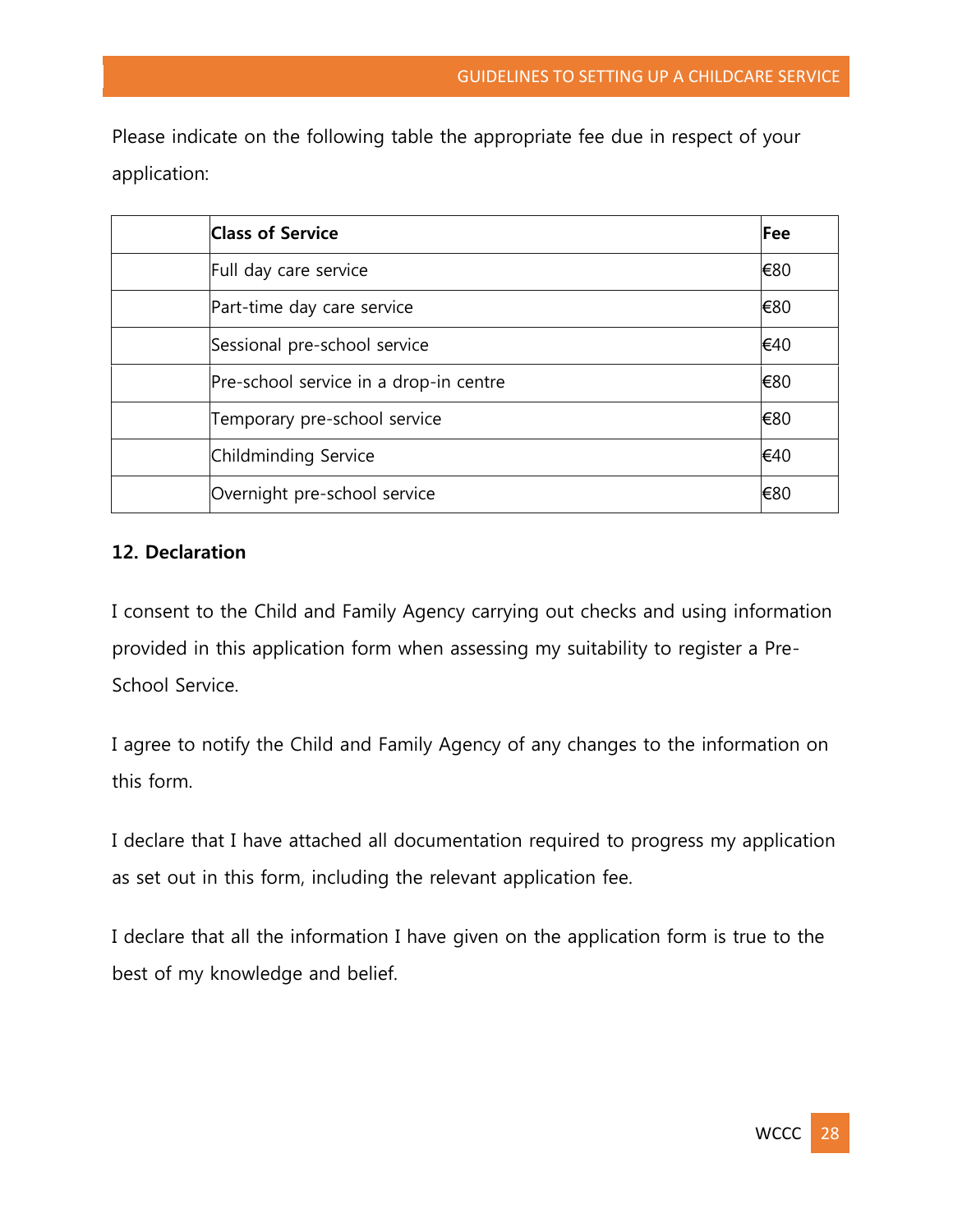#### GUIDELINES TO SETTING UP A CHILDCARE SERVICE

<span id="page-28-0"></span>The name below is that of the proposed registered provider. Name: .............................................................................................................................. Signed on behalf of the proposed registered provider: ........................................................................................................................................... Status of Signatory (for example Individual, director, chairperson): ..................... Date .................................................................................................................................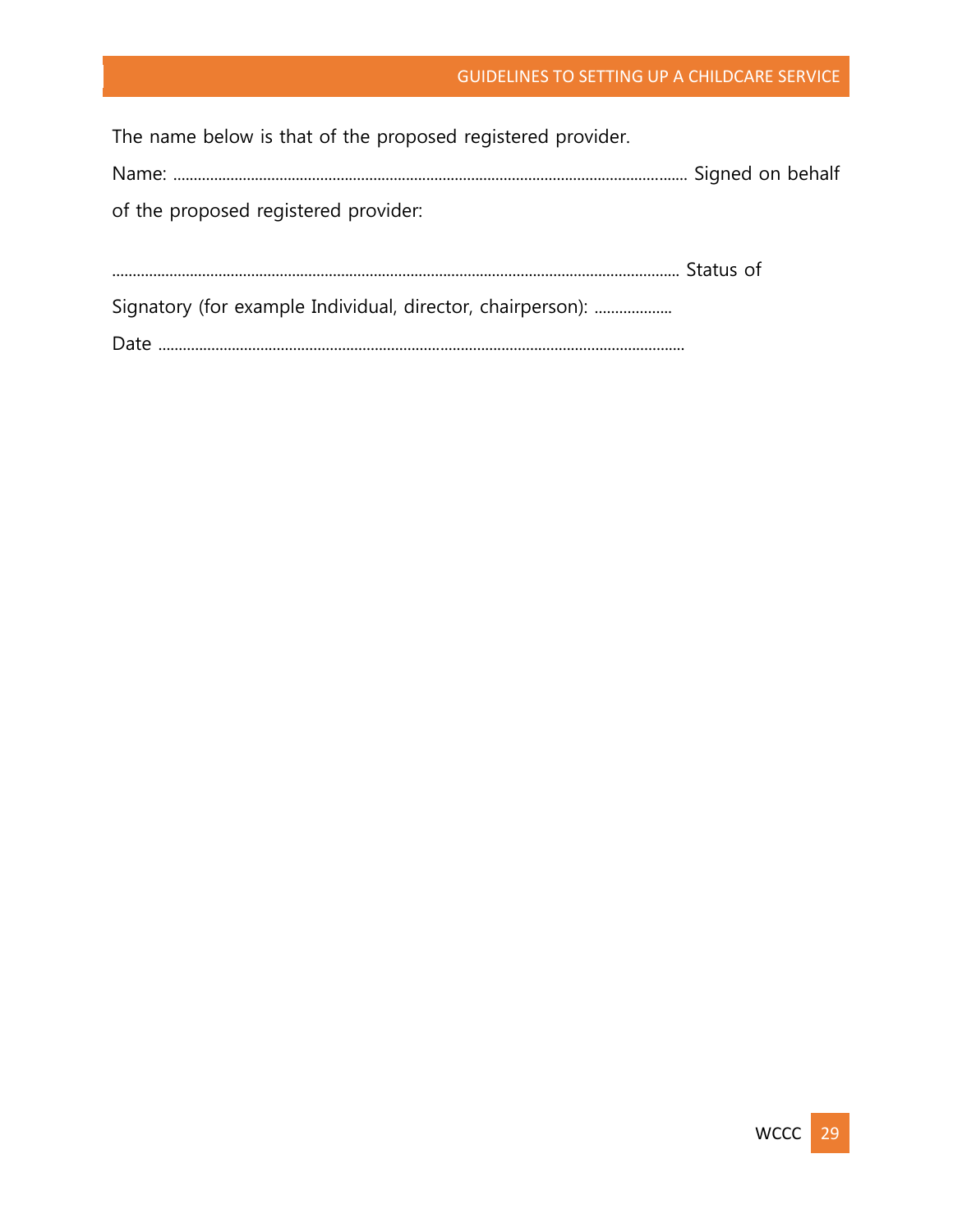# Food and Nutrition

What meals and snacks am I required to provide under the Childcare Regulations 2016?

According to the Child Care (Pre-School Services) Regulations 2006 pre-school providers must ensure that children are given regular drinks and food in adequate quantities for their needs, in consultation with parents where concerns exist.

## **Childcare Regulations 2016 – Food and drink**

A registered provider shall ensure that adequate and suitable, nutritious and varied food and drink is available for each pre-school child attending the pre-school service.

The food and drink supplied must be nutritious and should take account of the [Food-and-Nutrition-Guidelines-for-Pre-School-Services](https://www.healthpromotion.ie/health/healthy_eating) as prepared by the Department of Health & Children. These guidelines advise as the following: Children in day care for more than 5 hours per session (full day care) -

Offer at least two meals (one hot) and two snacks, for example – breakfast, snack, lunch and snack. If children are there for a long day, an evening meal may also need to be provided.

Children in day care for up to 5 hours maximum per session (part-time day care) -

Offer at least two meals and one snack, for example – breakfast, snack and lunch. It is not necessary to have a hot meal; however, the meal should include at least one serving from each food shelf on the food pyramid.

Children in day care for up to 3.5 hours per session (sessional pre-school service) - Offer one meal and one snack – for example snack and lunch or breakfast and snack. Portable drinking water should be available to children at all time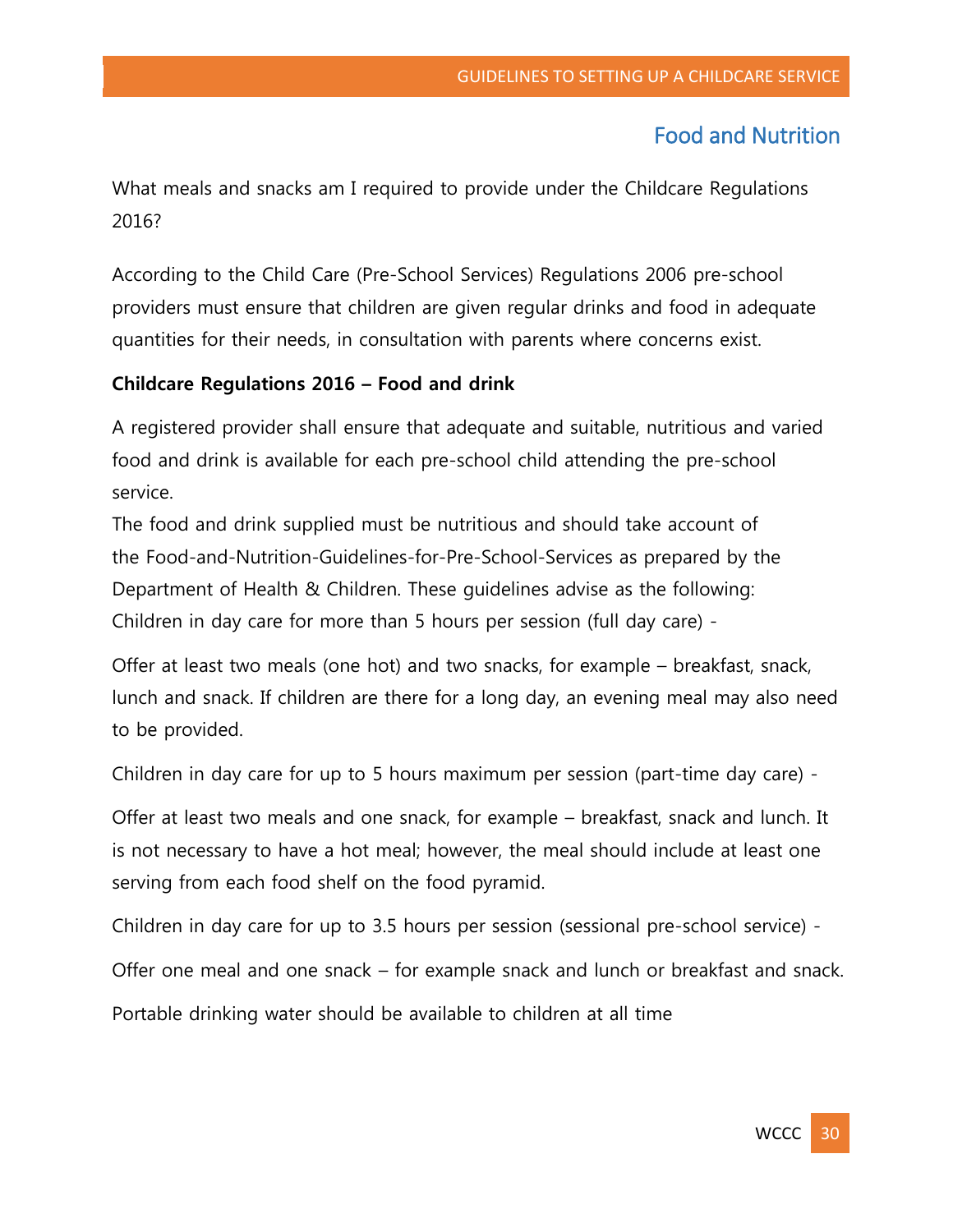Options for providing food in a childcare service -

- The service prepares meals for the children on the premise
- The service employs a registered company to provide meals for the children
- Parents provide a meal for the children while attending the childcare service

Check out the HSE's [3 Week Healthy Eating Plan](https://www.healthpromotion.ie/hp-files/docs/HPR00901.pdf) for ideas.

<span id="page-30-0"></span>If you need further information on Food Hygiene, Allergies & Intolerances or Healthy Eating, visit the [Little Bites Online Food & Nutrition Hub.](http://www.safefood.eu/Education/Pre-school/Little-Bites-(ROI)/Healthy-eating.aspx)

# Childcare Staff

Requirement that all staff, students and volunteers in preschool services will be appropriately vetted once procedures are in place to facilitate this.

<span id="page-30-1"></span>All staff must hold a minimum qualification of Level 5 and Level 6 for room leaders.

# Market research

Market Research / Undertaking A Needs Analysis

Market research is essential in creating a sustainable childcare service and it will not only form the basis of your funding/grant applications and your business plan, it will also be important with regard to building considerations and staffing issues. The purpose of conducting market research is to highlight the demand for your childcare service. Identifying a strong demand is essential if your childcare service is to be viable. You need to be aware of the level of demand for childcare (and type of childcare) in your area, the existing and projected population and the local economic and employment trends in order to develop a high quality, flexible, accessible early years service for children and families. WCCC are happy to help you if you require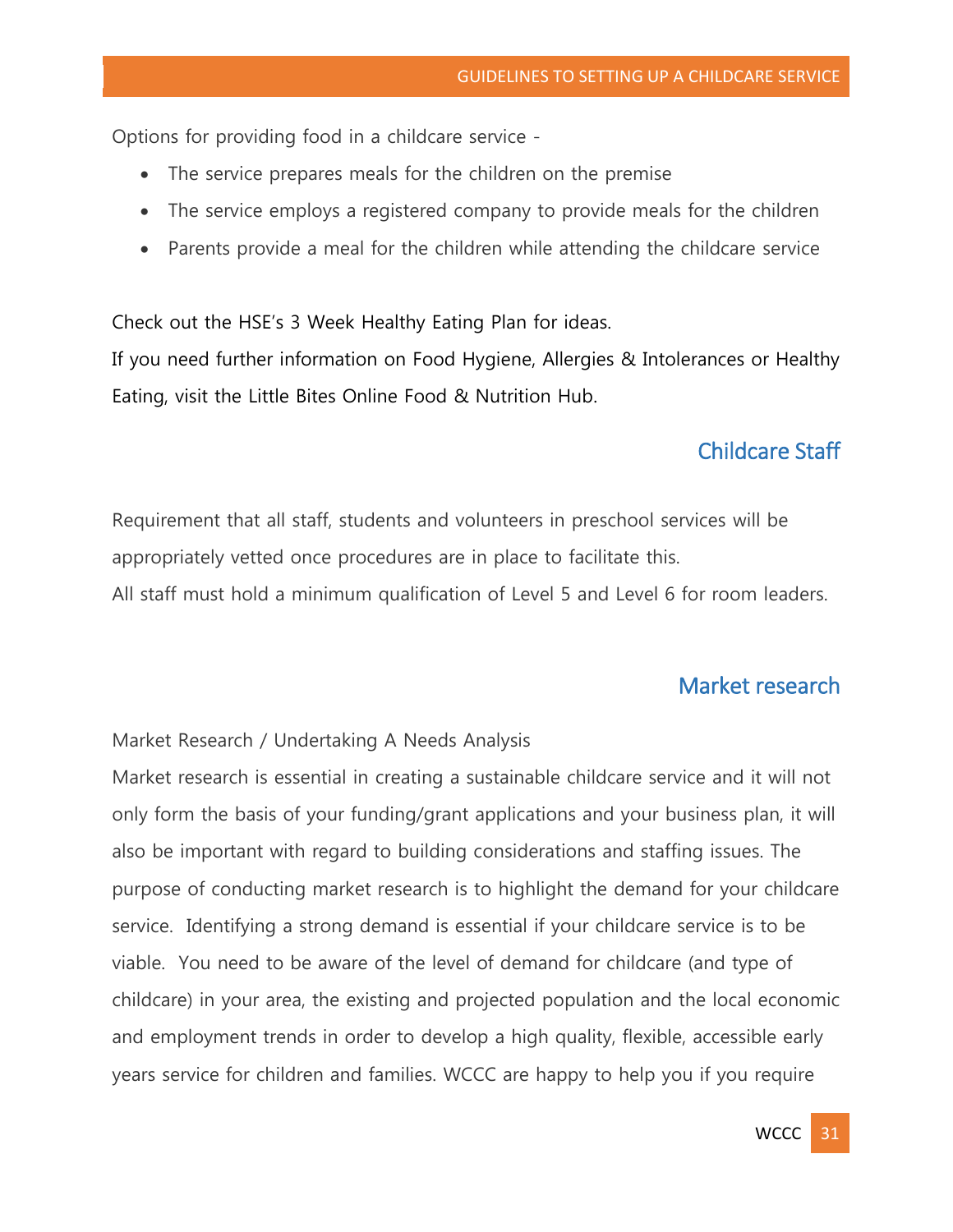assistance.

In conducting your market research, it can be helpful to carry out a SWOT analysis. A Swot analysis helps you identify the Strengths, Weaknesses, Opportunities and Threats of your proposed childcare service. SWOT is a tool of strategic analysis and has two elements: an external analysis of Opportunities and Threats, and an internal analysis of Strengths and Weaknesses. The following are some pointers questions that may help you with your SWOT analysis.

#### **Strengths:**

What advantages does your proposed childcare service have? What do you do better than anyone else? What unique or lowest-cost resources do you have access to? What do people in your market see as your strengths?

#### **Weaknesses:**

What could you improve? What should you avoid?

What are people in your market likely to see as weaknesses?

#### **Opportunities:**

Where are the good opportunities facing you? What are the interesting trends you are aware of?

#### **Threats:**

What obstacles do you face? What is your competition doing? Are the required specifications for your job, products or services changing? Do you have bad debt or cash-flow problems? Could any of your weaknesses seriously threaten your childcare service?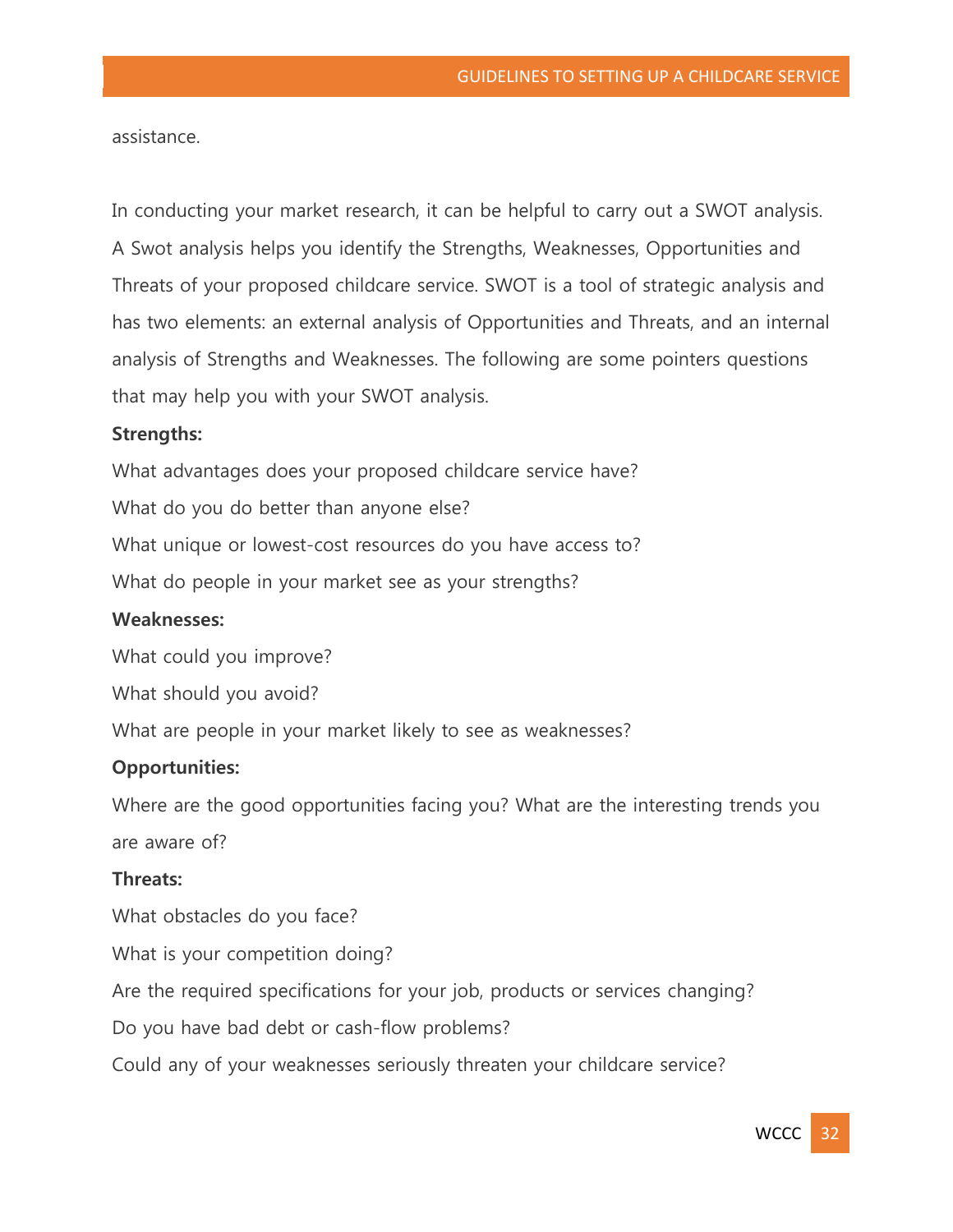# Planning Permission

<span id="page-32-0"></span>If you are starting a childcare service it will be necessary to identify appropriate premises which are suitable for childcare provision indoors/ outdoors, in conjunction with the Pre-school Regulations 2016. It is also necessary for providers to familiarise themselves with their local County Council requirements, particularly planning permission, rates and fire safety.

Generally, planning permission is required for the development of any childcare facility except for the use of a house for childminding. The Pre-School Regulations 2016 define a childminder as minding no more than five pre-school children including their own.

The development of a childcare facility by means of the provision of purpose built structures or changing the use of any existing structures requires full planning permission to comply with building legislation. Planning applications and guidance notes on the process are available from the planning section of your [local County](http://www.environ.ie/en/LocalGovernment/LocalGovernmentAdministration/LocalAuthorities/)  [Council.](http://www.environ.ie/en/LocalGovernment/LocalGovernmentAdministration/LocalAuthorities/) In general, the [Department of Environment and Local Government](http://www.environ.ie/en/) considers that the following are appropriate locations for a childcare service:

- New Communities / Larger New Housing Developments
- Near large centres of employment e.g. business parks, industrial estates etc.,
- In the vicinity of schools
- Neighbourhood, District and Town Centres
- Adjacent to Public Transport Corridors

For further in depth information have a look at the [Department of the Environment](https://www.earlychildhoodireland.ie/wp-content/uploads/2015/05/Department-of-the-Environment-Guidlines-for-Planning-Authorities1.pdf)  [Guidelines for Planning Authorities.](https://www.earlychildhoodireland.ie/wp-content/uploads/2015/05/Department-of-the-Environment-Guidlines-for-Planning-Authorities1.pdf)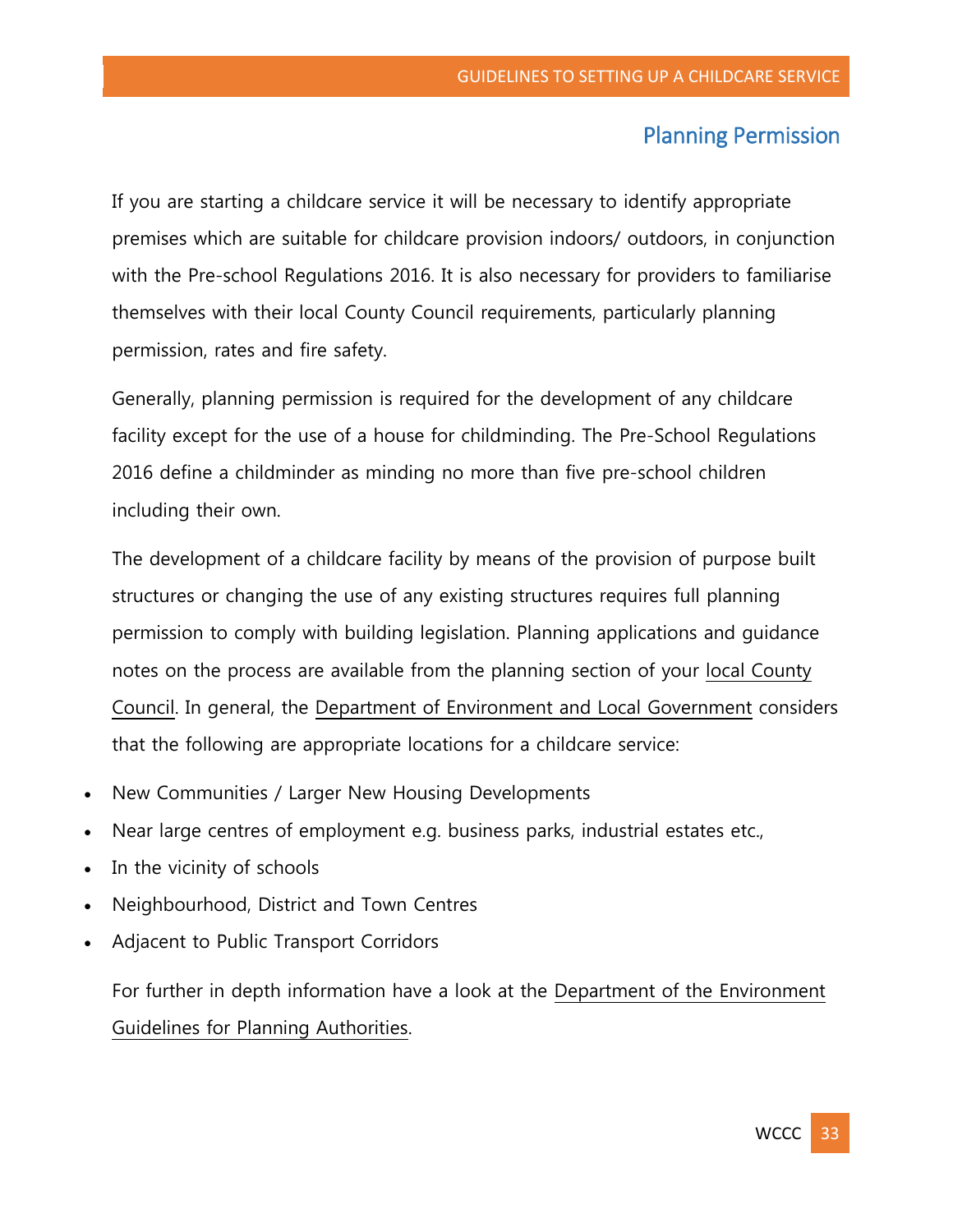## Rates

#### <span id="page-33-0"></span>**Water rates**

All consumers of mains water, apart from for the moment domestic consumers are liable for this charge. This means that a charge is payable on all business premises, on agricultural supplies, on schools, crèches, preschools and on churches. Consumers pay either on the basis of actual usage (metered supplies) or, in cases where usage is minimal, on a flat charge (fixed accounts). For further information on water charges contact the water charges section at your [local county council.](http://www.environ.ie/en/LocalGovernment/LocalGovernmentAdministration/LocalAuthorities/)

#### **Commercial Rates**

<span id="page-33-1"></span>Commercial rates are local property taxes that are levied by local authorities on commercial properties rateable under the [Valuation Act 2001.](https://www.earlychildhoodireland.ie/wp-content/uploads/2015/05/Valuation-Act-20011.pdf) Local authorities are under a statutory obligation to levy rates on any property used for commercial purposes in accordance with the details entered on the valuation lists prepared by the independent Commissioner of Valuation. The determination of the annual rate on valuation, which is applied to property valuations to calculate rates, is a decision taken locally by the elected members of a local authority in their annual budget.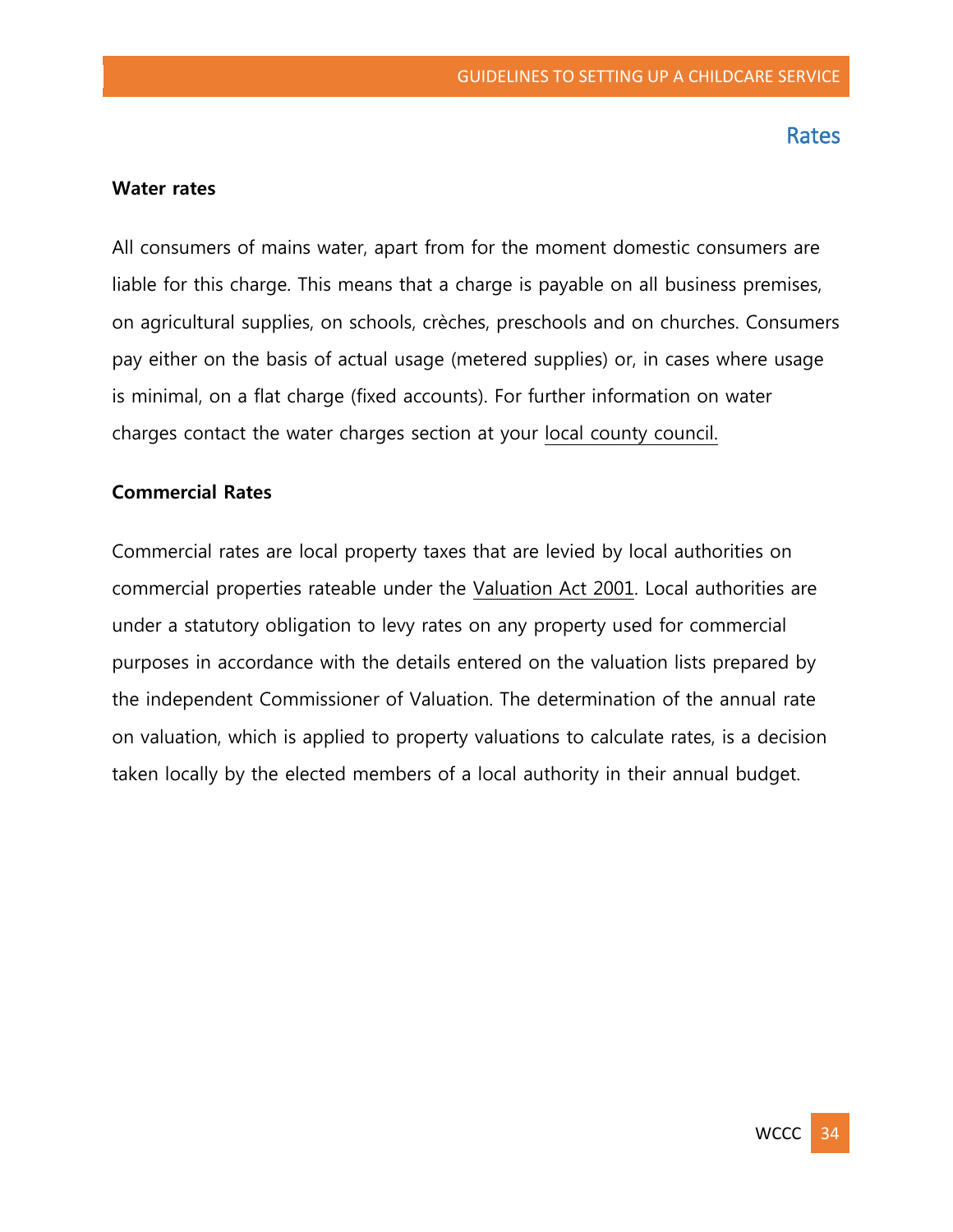# Fire Safety

All ECCE facilities must comply with fire safety standards – whether you own the premises or are leasing the premises as the ECCE provider it is your duty of care to ensure that all fire safety requirements are in place.

#### Fire Certification

If you are leasing a premises or setting up a business in a fully serviced premises the Fire Certification may already be in place – you should check with your landlord or the purchaser regarding this. If this is not in place you will need to go through a Fire Certification Process – this is usually carried out with an application for planning permission. A Fire Safety Certificate is a statement made by the Fire Authority stating that the building is constructed in accordance with the submitted plans and documents and it will need to meet the requirements of nationally accepted fire safety standards. To obtain a Fire Safety Certificate an application Form (similarly to planning permission) must be made to the Fire Authority – this should be available from your local County Council Office. You do not need to put a notice in the paper in relation to this (unlike with planning permission), however you will need full plans for your service. Your architect can assist you with this. You will also need to have a copy of the [Fire Safety In Preschools](https://www.earlychildhoodireland.ie/wp-content/uploads/2015/05/FIRESAFETYINPRESCHOOLS.pdf) booklet on the premises.

#### Fire Safety Management

Fire Safety Management of your service will involve the following: Putting together a Fire Safety Register which should include the: -

- Name of the service and person in charge in relation to Fire Safety
- Procedures for calling out the Fire Brigade
- Management of fire drills and records of same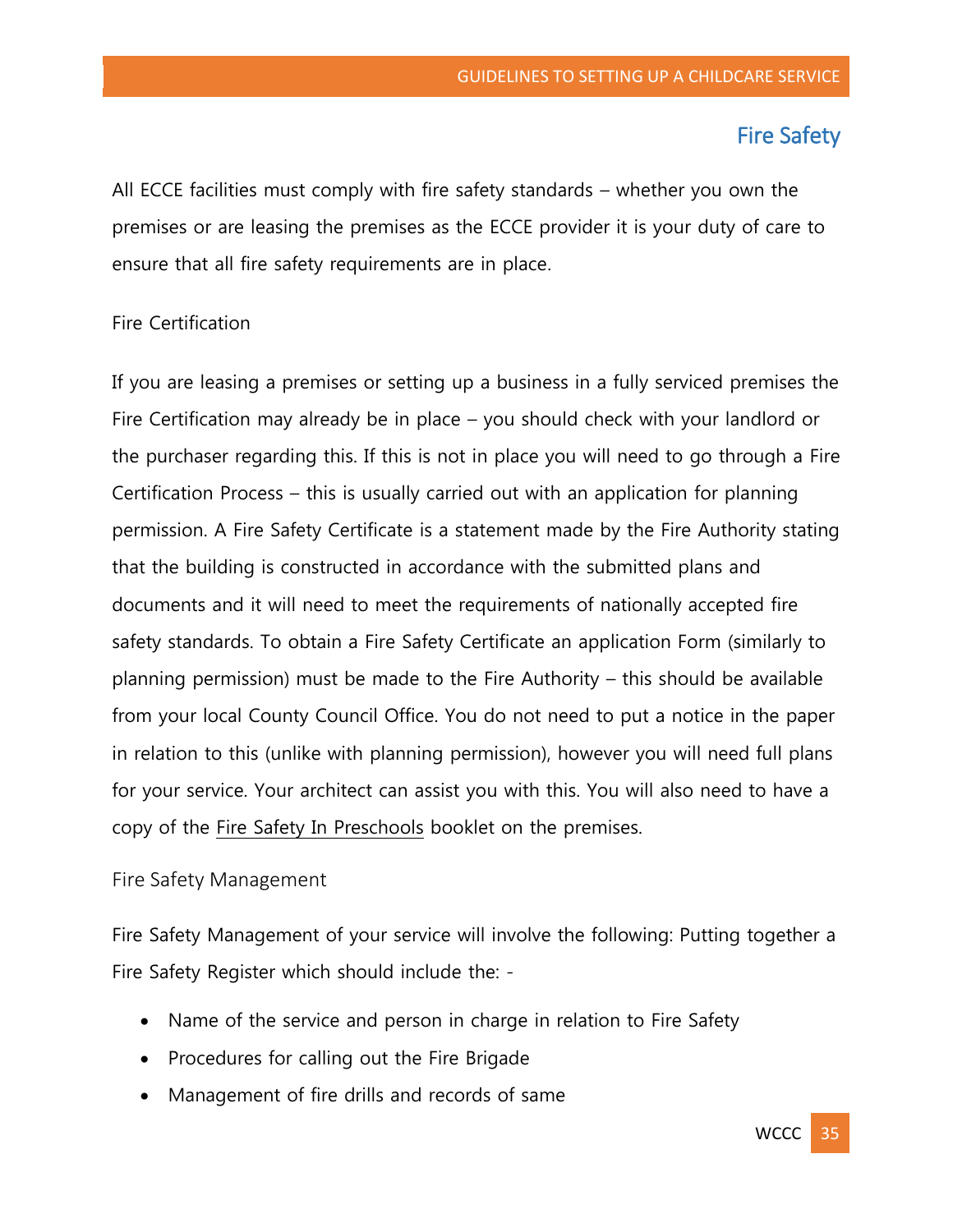- Details of emergency procedures
- Details of Staff training in fire prevention and fire safety
- A maintenance schedule for the fire protection equipment on the system.

You can address these issues under your fire policy.

# Business Plan & Business Information

<span id="page-35-0"></span>A business plan is vital for the successful running of any business or community enterprise no matter how big or small. A business plan helps to communicate your intentions for the childcare service and raise finance / grants. It can also act as a useful tool against which further performance can be assessed.

Top tips for preparing a business plan are as follows:

- Start off with a good executive summary.
- Be realistic; do not be over optimistic in your projections.
- Provide detailed market research including a competitive overview.
- Describe organisation structure.
- Make the plan your own.

Suggested structure of a business plan –

#### **Executive Summary**

- Description of service
- Industry analysis and trends
- Marketing plan
- Financial details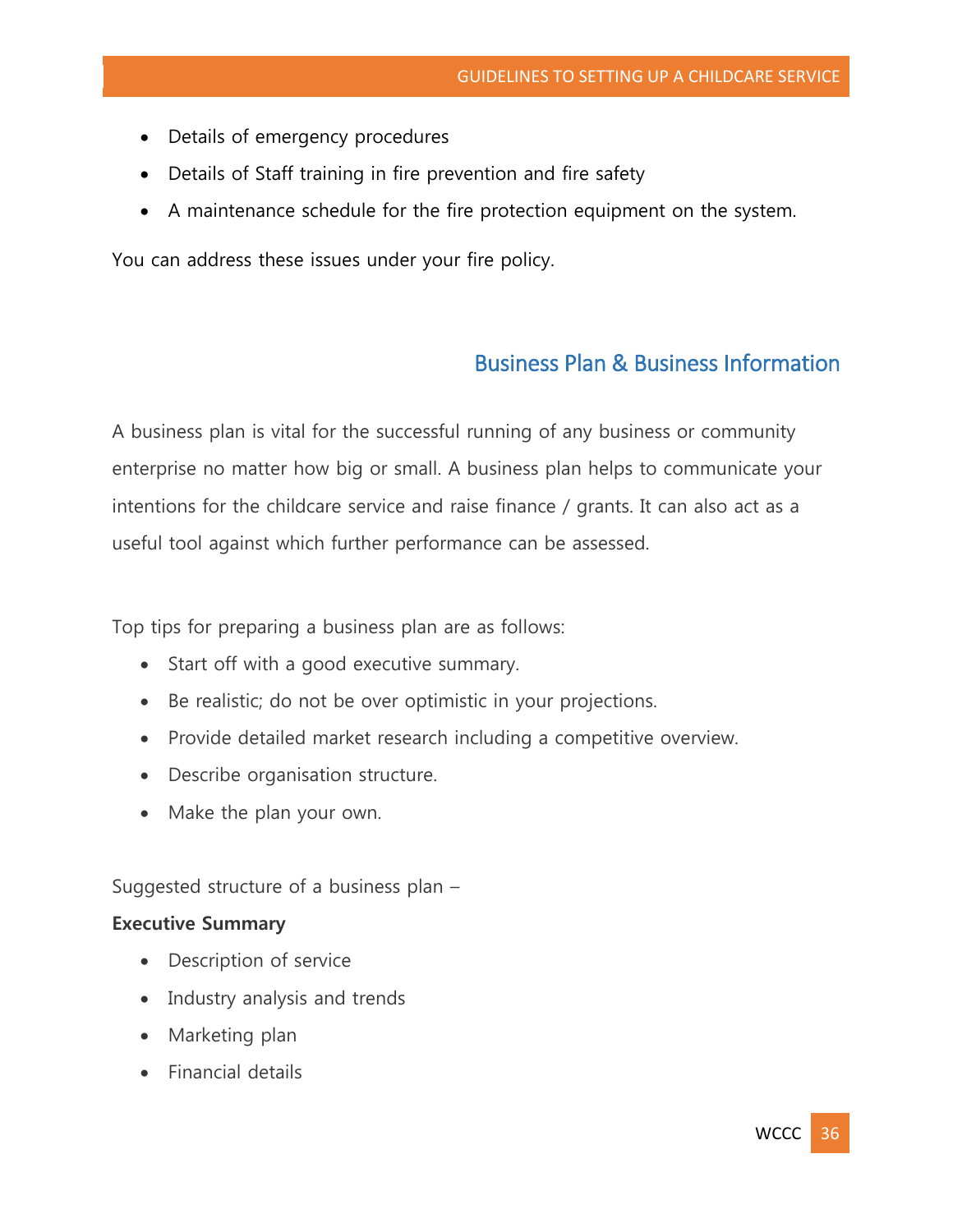# **Business Description**

- Short description of service
- Mission, ethos, business aims and objectives
- Details of your competitive edge

# **Organisational Structure and Management Team**

- Ownership information
- Human resources
- Advisors/ professional services
- Management team profiles

# **Operational Plan**

- Location details
- Opening hours
- Type of service

# **Market Research**

- Details of demand for your service
- SWOT analysis
- $\bullet$

# **Marketing Plan**

- Target markets
- Market research information
- P's Information (Product, Place, Price & Product)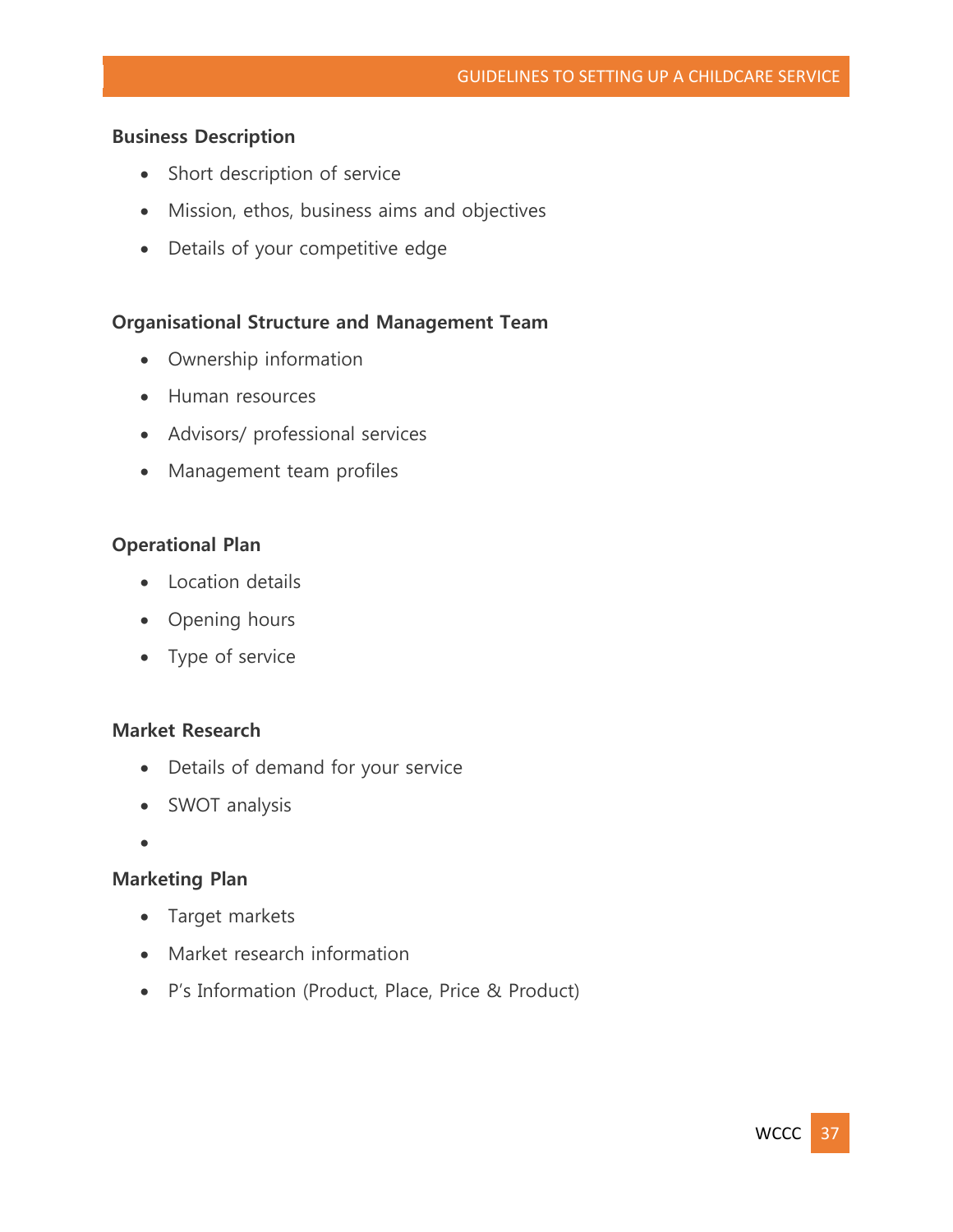#### **Funding & Finance**

- Income projection
- Cash flow projection
- Projected balance sheet
- Base figures on realistic expectations

# Business Information

#### **Legal Structure**

There is a difference between legal structure and legal status. Legal status is necessary in order to act through the legal system and an organisation without legal status is not recognised by the courts. For example, a community group that only has a constitution is not recognised by the courts. When an organisation becomes incorporated as a company the company has a separate legal status. It can now carry out activities such as employing staff and acquiring property in its own right and its members are protected against certain liabilities. In addition, many funding organisations require a group to have formal legal status.

The legal structure of your business will affect the way that the business is taxed and the accounting records required by the Revenue Commissioners. Different obligations, levels of risk and liability are associated with each other. These are three formal structures in which you could provide childcare services:

- As a sole trader
- As a partner in a partnership
- As a shareholder in limited company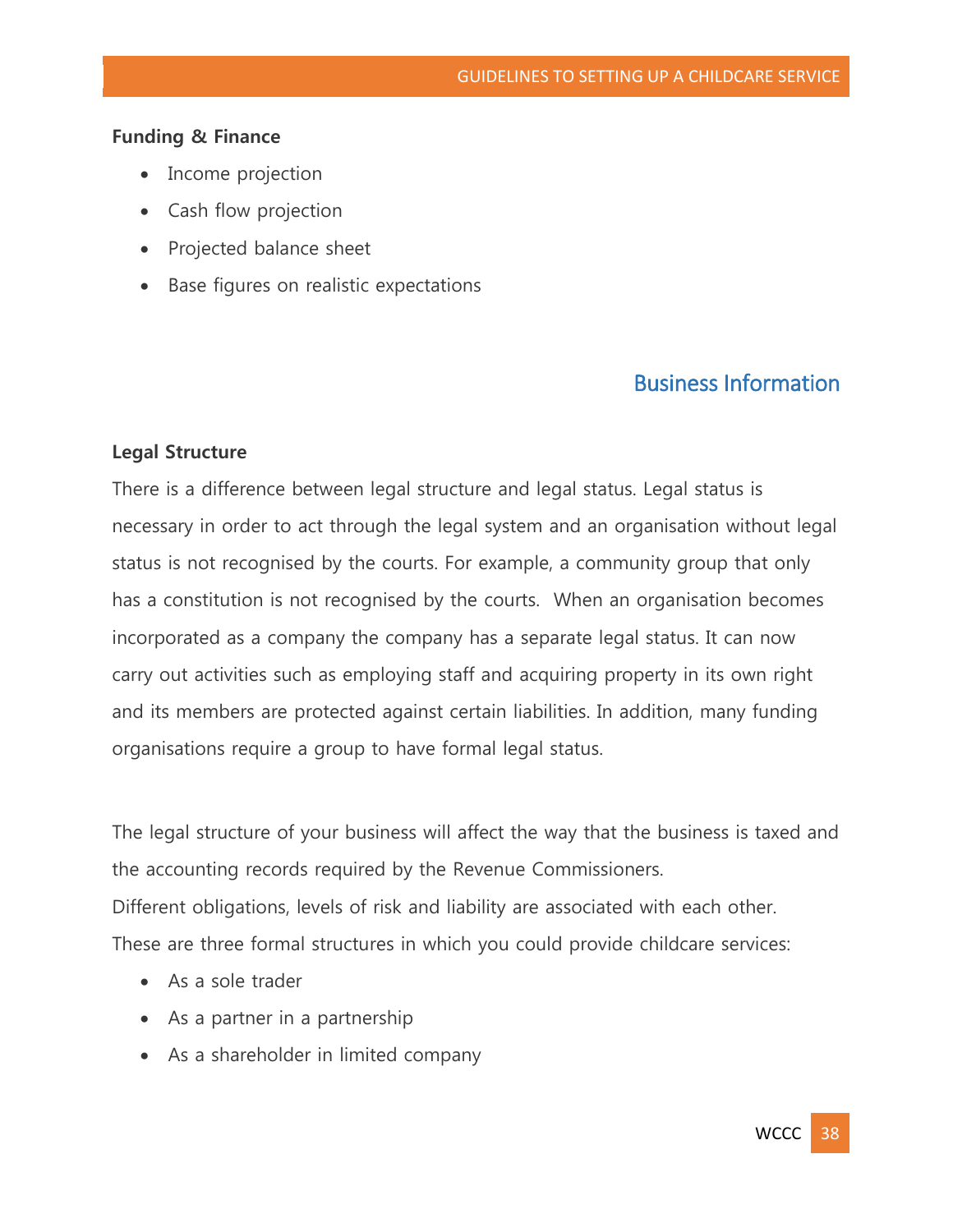#### **Sole Trader**

A sole trader is a business that is owned and run by one person. Setting up as a sole trader needs very little by way of legal formality, apart from registering with the Register of Business names of the Companies Registration Office (www.cro.ie). An advantage of being a sole trader is that apart from normal tax returns, which every taxable person must pay, a sole trader is not required to make public any information about the business.

#### **Partnership**

A Partnership is an extension of a sole trader model, joining two or more people together in a business relationship. Up to 20 people can be partners in a business venture, some of whom can be simply 'sleeping partners' contributing capital but without any say in the running of the business.

Although there is no legal requirement, business partnerships often start by the writing of a formal agreement, a Deed of Partnership, which sets out in legal terms the working of the business, the profit sharing arrangements and stipulations resignation, retirement and death.

#### **Limited Company**

A Limited Company is a legal entity in its own right, separate from its owners, who are shareholders, and from its directors, who run the business. The owners are free from personal responsibility for the debts of a limited company – they are liable to lose only the share capital that they invested in the business. The shareholders are liable in the event of the business not being able to pay its debts for any amount outstanding on their subscribed shareholdings.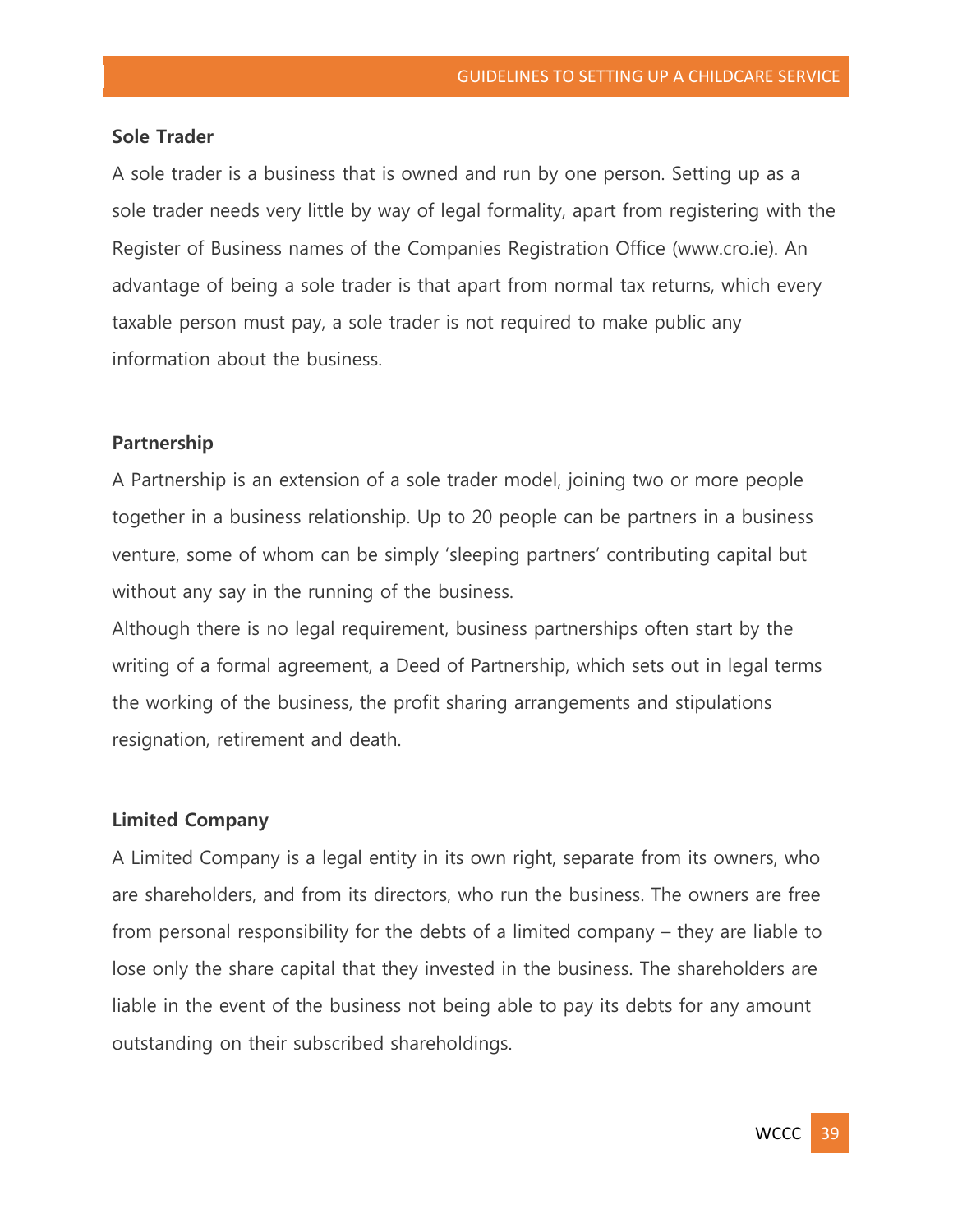There are 4 different types of limited companies to suit different types of organisations. For Example, a Company Limited by Guarantee not having Share Capital is the general legal structure used by Not for Profit Groups. Other types of limited companies include: A private company limited by shares, A company limited by guarantee having a share capital, A public limited company. Information regarding setting up a limited company is available from the Company Registration Office (www.cro.ie). It is worthwhile taking advice from a solicitor or an accountant as to whether an incorporated company is the best way for you to operate your business, as directors now take on huge responsibility under company law.

#### Further Information

#### **Industrial and Provident Society**

This structure gives legal status to an organisation. It is used by co-operatives. The organisation that becomes an Industrial and Provident Society must carry on a trade, industry or business.

#### **Charitable Status**

When an organisation has charitable status, it means that it is recognised by the Revenue Commissioners for tax purposes. Groups can apply to the Revenue Commissioners for exemption from certain taxes and the Valuation office for exemption from rates on buildings. Most funding organisations for voluntary and community groups require the organisation to have charitable status. It does not give legal status to an organisation. A group can have charitable status without having legal status and vice versa.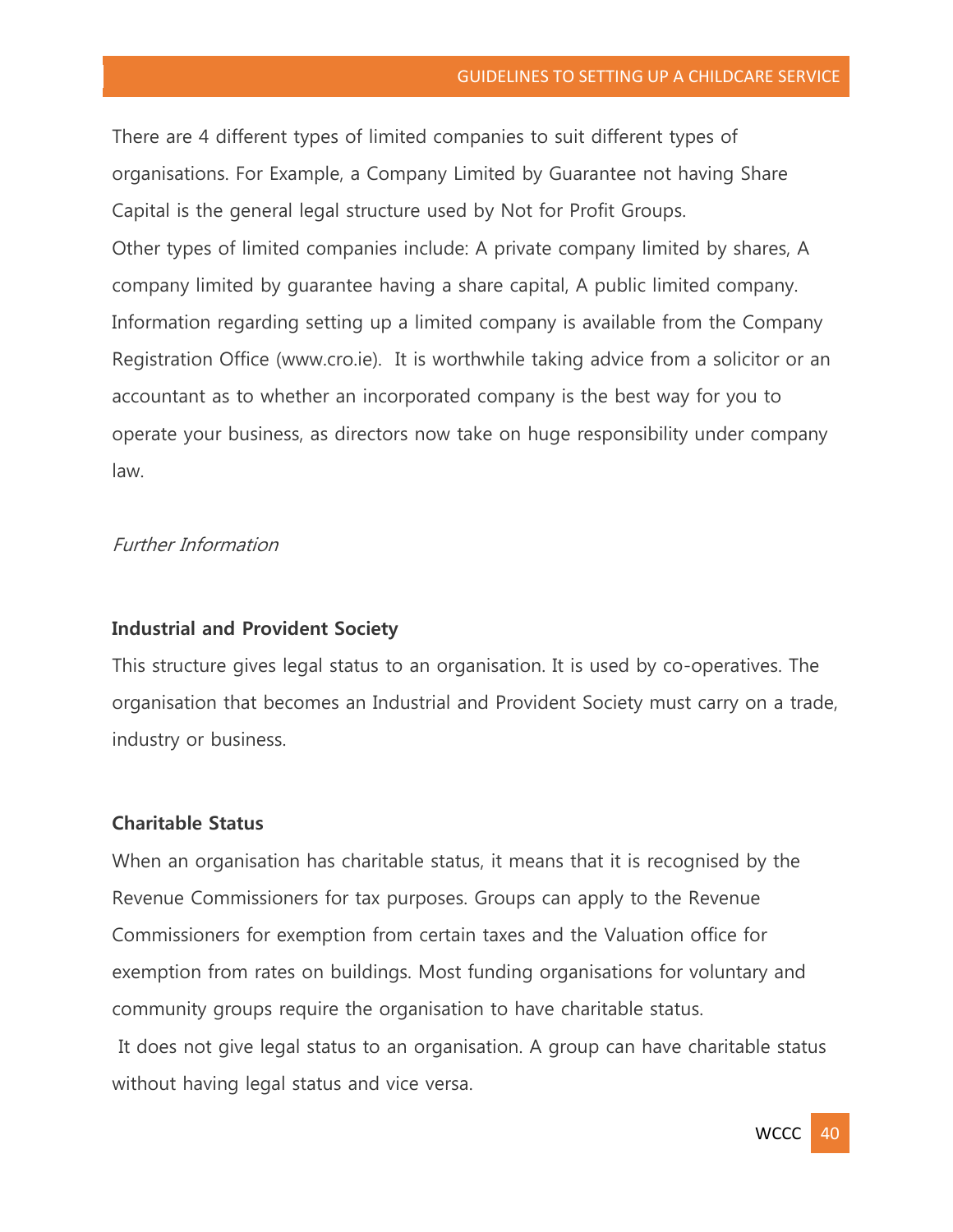#### **Registration of Business Name**

Whether a sole trader, a partnership or a limited company, if you use a name for the business that is different from your own name, you should register it with the Company Registration Office. Such a registration enables the public to find out about the people behind a trading name and doesn't confer any legal protection or propriety rights on that name. Full details of how to register your business are available from the Companies Registration Office [www.cro.ie.](http://www.cro.ie/)

#### **Taxation & PRSI**

Comprehensive guides in respect of all aspects of business taxation including 'Starting in Business' guide can be obtained from your local tax office at (01) 8780100 or the Revenue website [www.revenue.ie](http://www.revenue.ie/)

For information on all aspects of PRSI contact your local Social Welfare Office.

#### **Accountant**

For information and/or advice on accounting or taxation matters you are advised to contact your accountant.

#### **Solicitors**

You will need a solicitor to -

- Check out any lease, loan agreement or contact you may be asked to sign
- Advise you on relevant legislation
- Act as a final step in your credit control process
- Act for you if you are being sued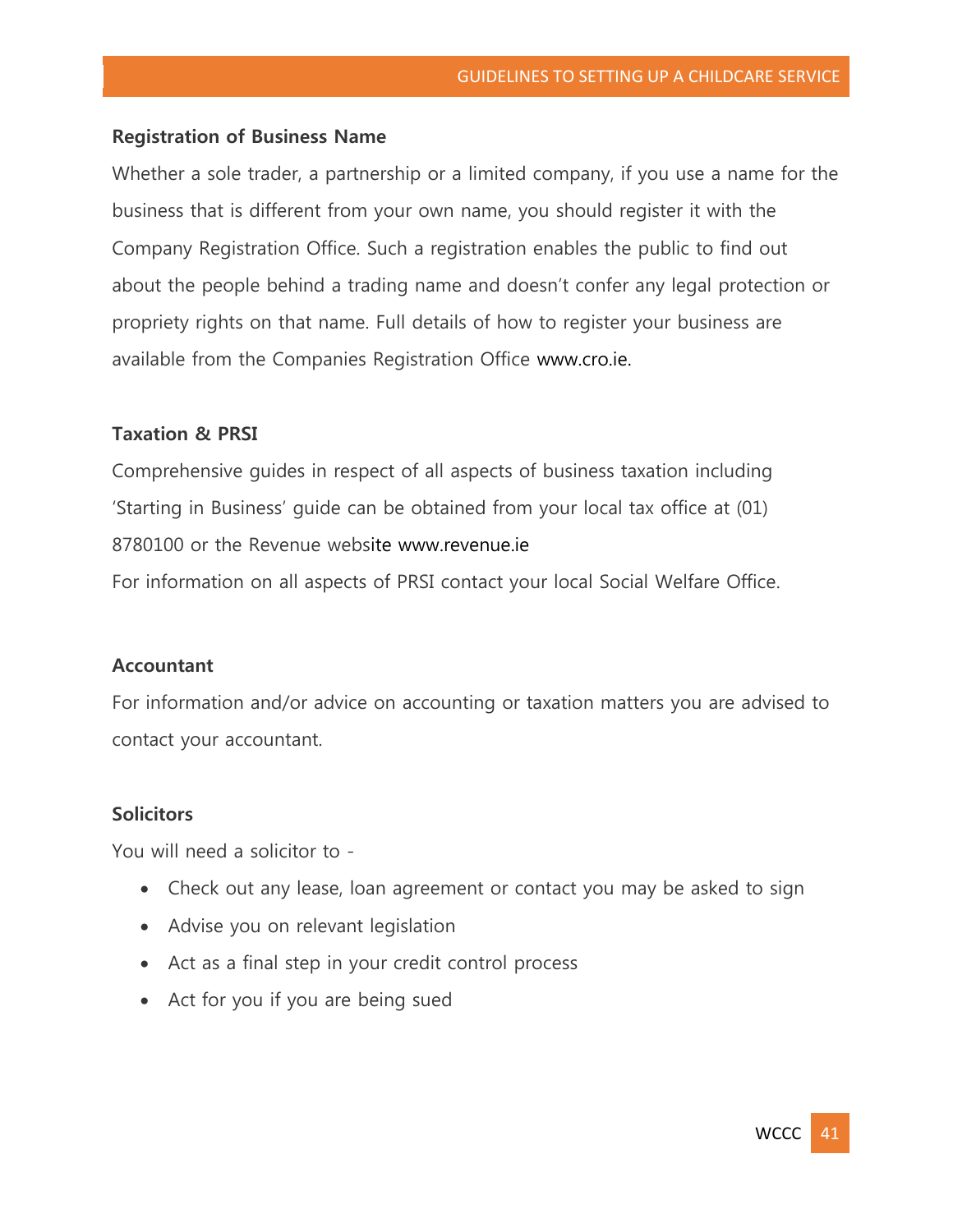#### **Marketing Plan - 4P's**

It is very important to prepare a marketing strategy for your childcare service. The following are the key elements that need to be included in your marketing plan:

#### **Product**

Who are your customers, what are they looking for in terms of childcare service types. What are you offering the children in your service?

#### **Place**

Relates to the location of the business and how people are going to access the childcare service.

#### **Price**

This refers to your pricing strategy for the type of service you wish to offer particularly when compared to that of competitors? Will your service be a budget or upmarket service? Price is a balance between what your customers are willing to pay and what profit you would like to gain for private providers

#### **Promotion**

Promoting your childcare service is very important. In this section you will identify how you are going to advertise your service.

<span id="page-41-0"></span>What on-going market research will be undertaken to measure such things as customer satisfaction, the effectiveness of the advertising and promotion, and changing consumer wants?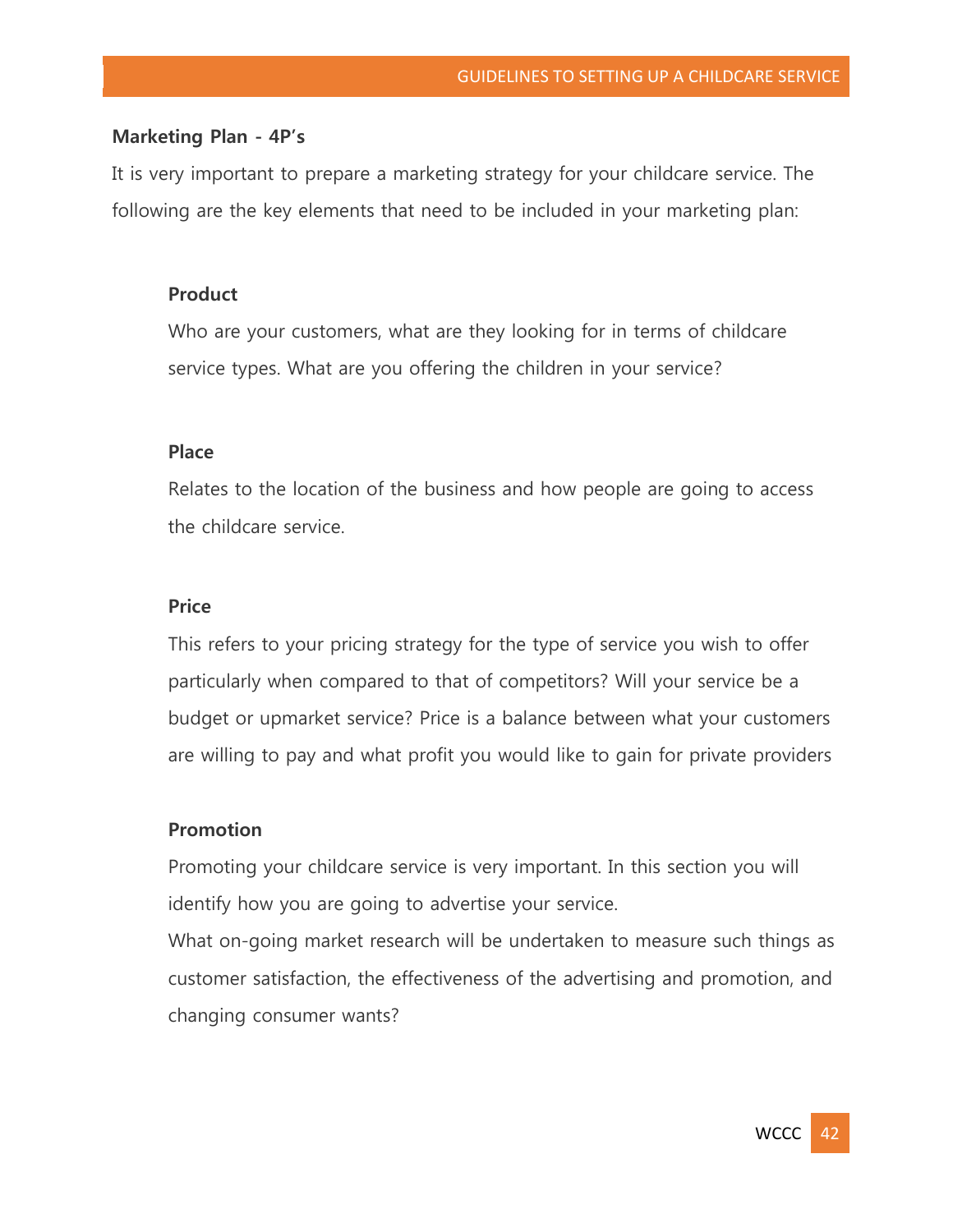# Finance & Funding

The financial element of a business plan is fundamental and the backbone of any plan. Projected financial statements will be included in this section, which represent what your business will look like in the future based on a set of assumptions. Financial Plans normally show the projected income and expenditure over a specified period 3 – 5 years.

#### **Budgeting**

In order to be successful in securing grants, funding or loans, the most important documentation will be your projected budget with its breakdown of estimated income and expenditure. It is also very important to write up a complete budget so that you can see what is required for your childcare service to be financially viable.

#### **Balance Sheet**

It is important to include a balance sheet when preparing your financial plan.

#### **Fees**

Fees must be high enough to ensure that the service is sustainable and at the same time affordable to the local community. Community Childcare Services may need to source additional grants, as often income from fees is not sufficient to cover all overheads.

The following factors should be considered when deciding the cost of the service (fees):

 The cost of overheads, such as staff, wages, premises, equipment and insurance.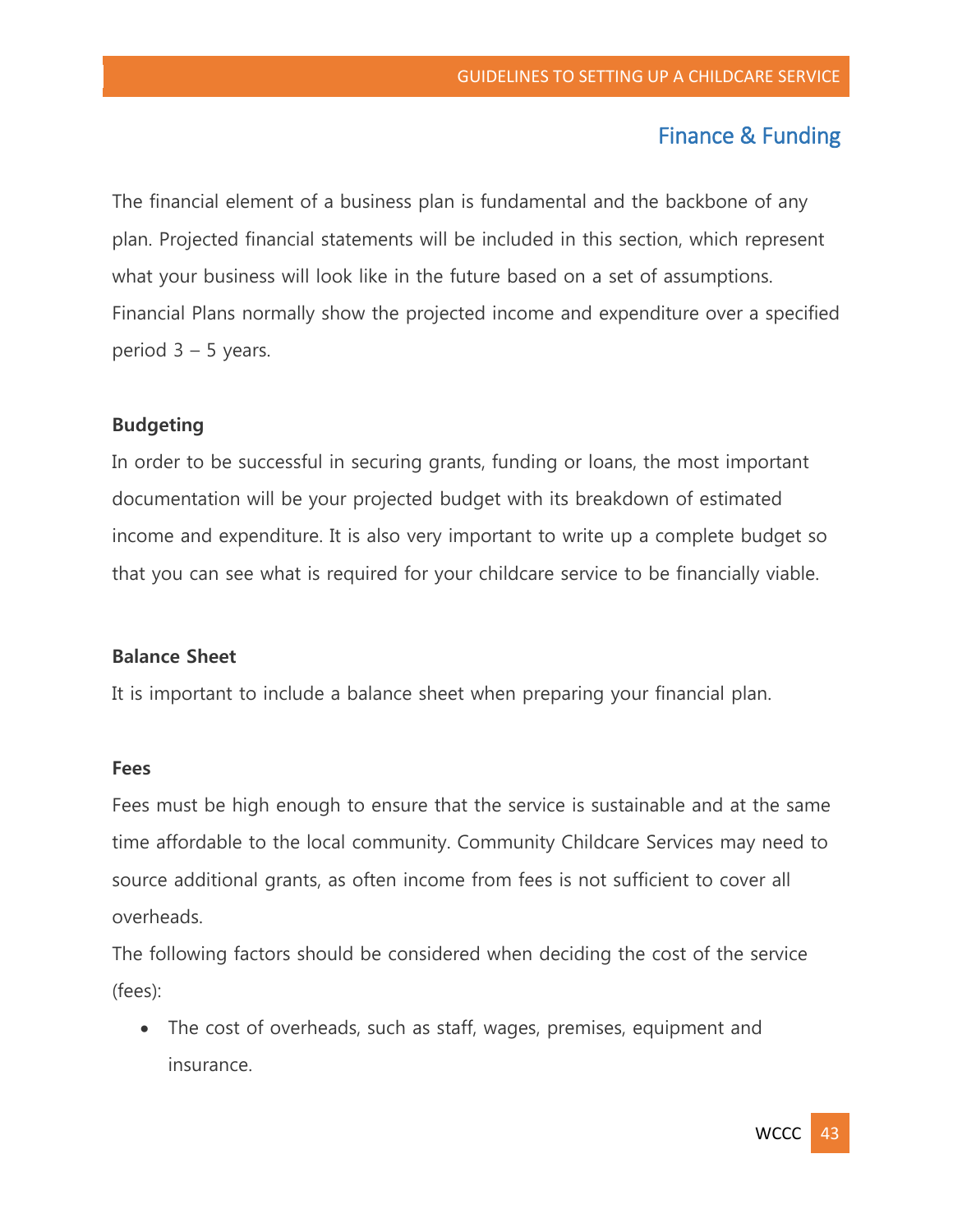- Actual cost per childcare place. (Total cost of running the childcare facility divided by the number of children.)
- Grants available from funding agencies.

Expenditure might be broken down into the following headings: Set up costs – fixtures and fittings, equipment, architectural design fees etc. Salaries including employers PRSI Insurance – building, contents, employee and so forth Recruitment costs Premises – rent, rates, electricity, heating, phone Furniture and equipment – from desks to soap Administration costs – stationary, payroll, software Staff – uniforms, training Marketing costs – signage, Consumables – stationery, arts and crafts materials, etc.

#### **Capital Funding**

Please call the WCCC to discuss any current capital funding available.

# Human Resources & Organisational Management

When employing staff, consideration should be given to the qualifications, training and experience of staff, as this will greatly influence the quality of service you provide. All childcare staff should have a minimum of a FETAC Level 5 qualification in childcare or an equivalent. You will need to identify the particular roles and organisational structure needed to run a childcare service.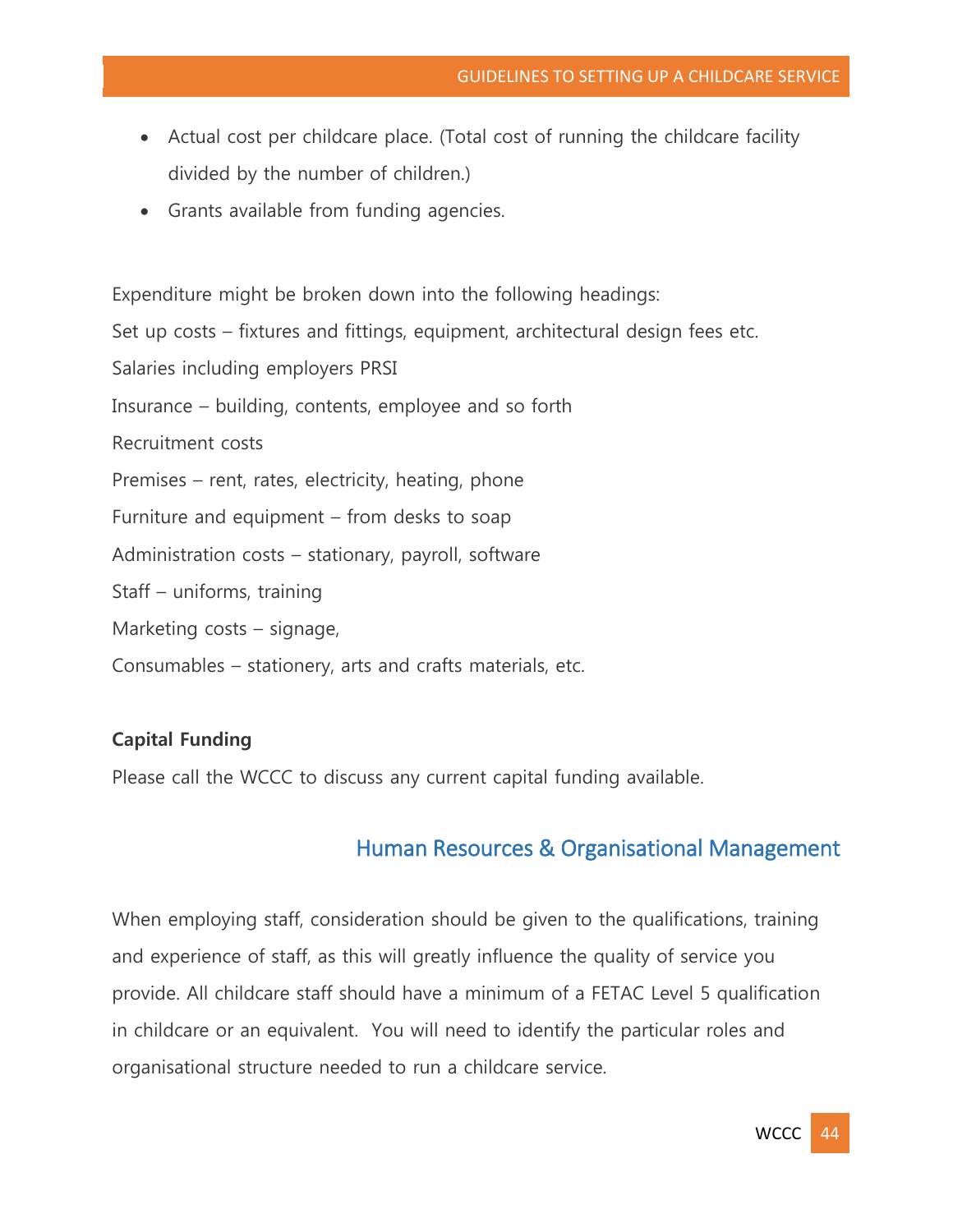#### GUIDELINES TO SETTING UP A CHILDCARE SERVICE

In addition, you will need to work though the following list of procedures when recruiting staff (this list is not exhaustive):

- Employment Legislation (visit www.entemp.ie)
- Role Descriptions
- Advertisements
- Short Listings
- Interview Procedures (Including score sheets)
- Reference checking and Garda Clearance
- Record Keeping
- Contracts of Employment & Staff Handbook Volunteers / Student

Good management of your service is critical. There are several possible management structures that your childcare service could have.

For example:

A committee managed service such as voluntary organisation, registered charity, parents co-operative, and community business.

A private business that is individually or partnership managed.

The difference lies in the way in which the roles and responsibilities are allocated between the two types. Privately Owned or Non Committee Managed Childcare.

A Manager's Tasks Includes

- Complete overall managerial responsibility for the service
- Responsibility for the delegation of tasks
- Appraisal of team members at regular intervals Inductions
- Arranging and chairing of staff meetings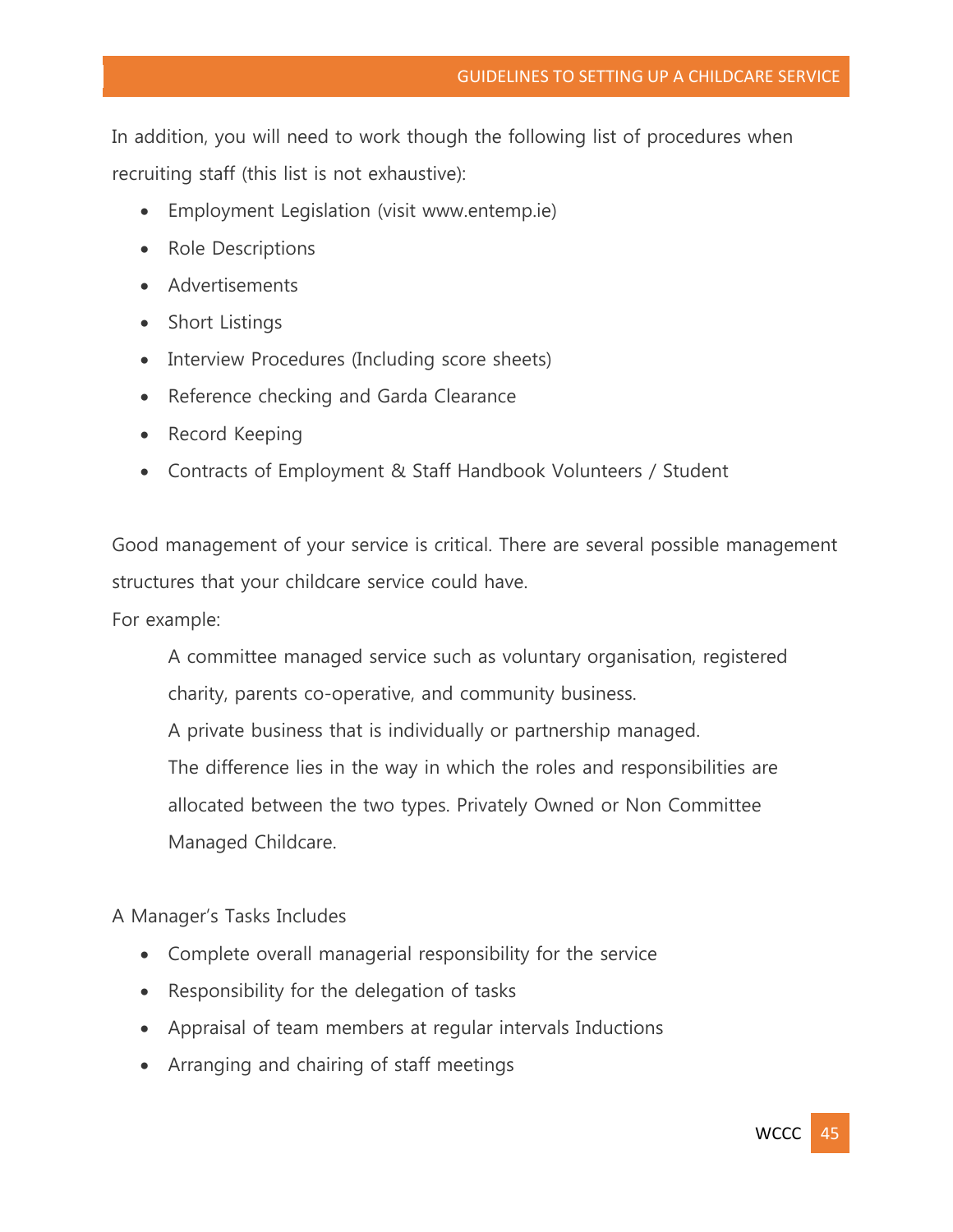- Responsible for HR matters
- Staff Training & Development
- Financial Management
- Record Keeping

#### **Management Committee**

A Management Committee's Task Includes:

The committee will carry out all tasks of a manager or supervise a manager in the implementation of these tasks. Tasks are normally divided out amongst officers and committee members. The managing committee (may also be known as Board of Trustees, an Executive Committee, a Council or a Board of Director) is the governing body of a voluntary organisation. It is important that the management committee be a representative of all sectors of the local community.

#### **Overall Role of the Committee**

- Managing childcare service
- Agreeing constitution (or memorandum & articles of association) and ensuring adequate Policies and Procedures are in place.
- Responsibility for financial, legal and official matters
- Responsibility for the employment or staff. (N.B it is advisable for the management committees to set up as companies limited by guarantee if employing staff.

It is up to each individual childcare service to decide on their committee structure and officer roles but generally, it is laid out as follows: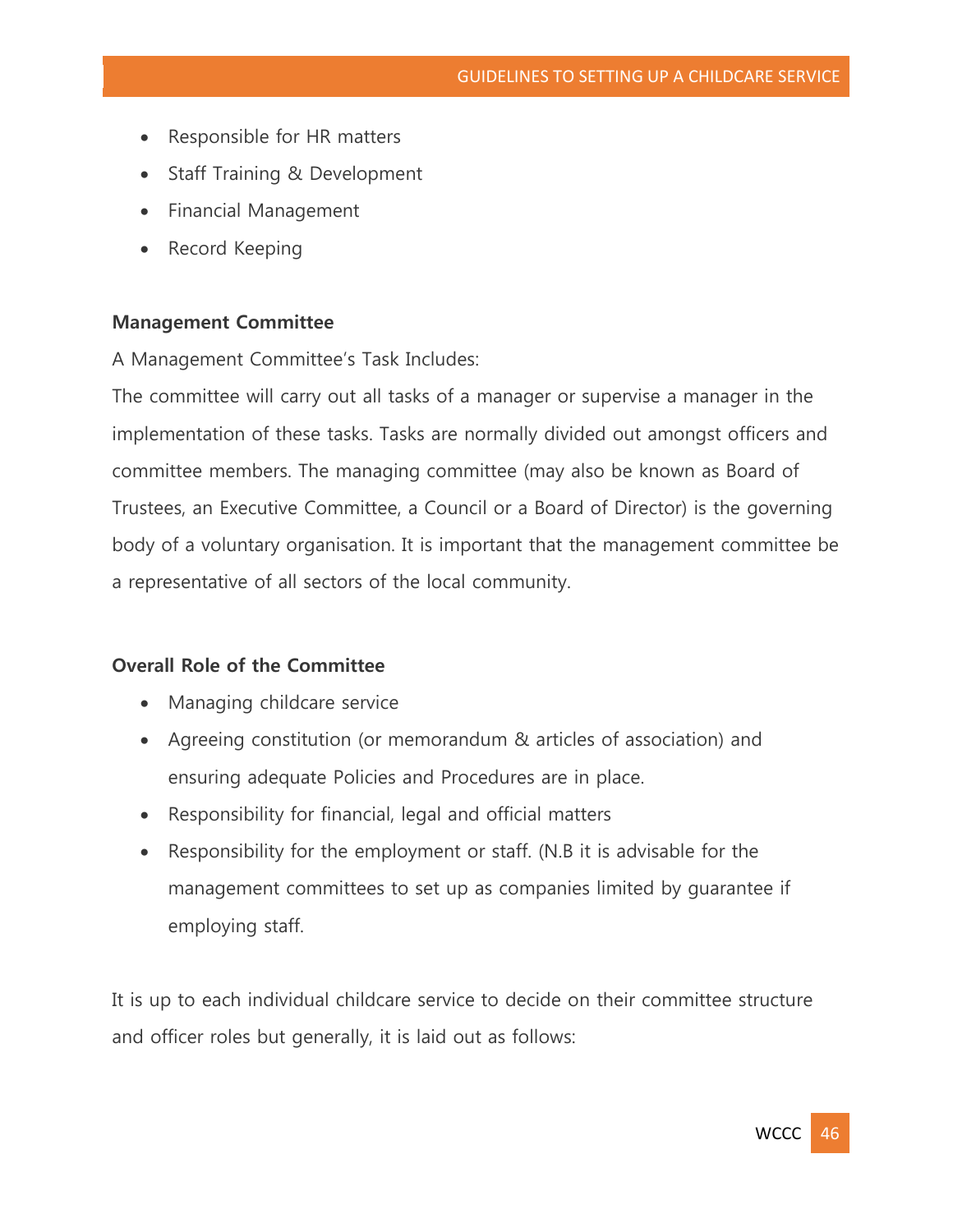## **Chairperson**

Call meetings & draw up agenda in co-operation with secretary Chair meetings Ensure that minutes are recorded, if previous minutes, check for accuracy and correct if necessary Ensure all decisions are minuted Chair should encourage participation & ensure meetings stick to agreed time and agenda.

# **Secretary**

Ensure requirements of the Companies Office are fulfilled (if a limited company) Ensure rules outlined in Articles of Association/Constitution are kept Take minutes and maintain records of minutes Notify members of all meetings both general and committee

# **Treasurer**

<span id="page-46-0"></span>Keep records of all financial transactions Ensure that all cheques are signed by 2 out of 3 nominated signatories Pay all bills and expenses that are approved by the committee Lodge money into appropriate a/c Inform the committee of its financial position at every meeting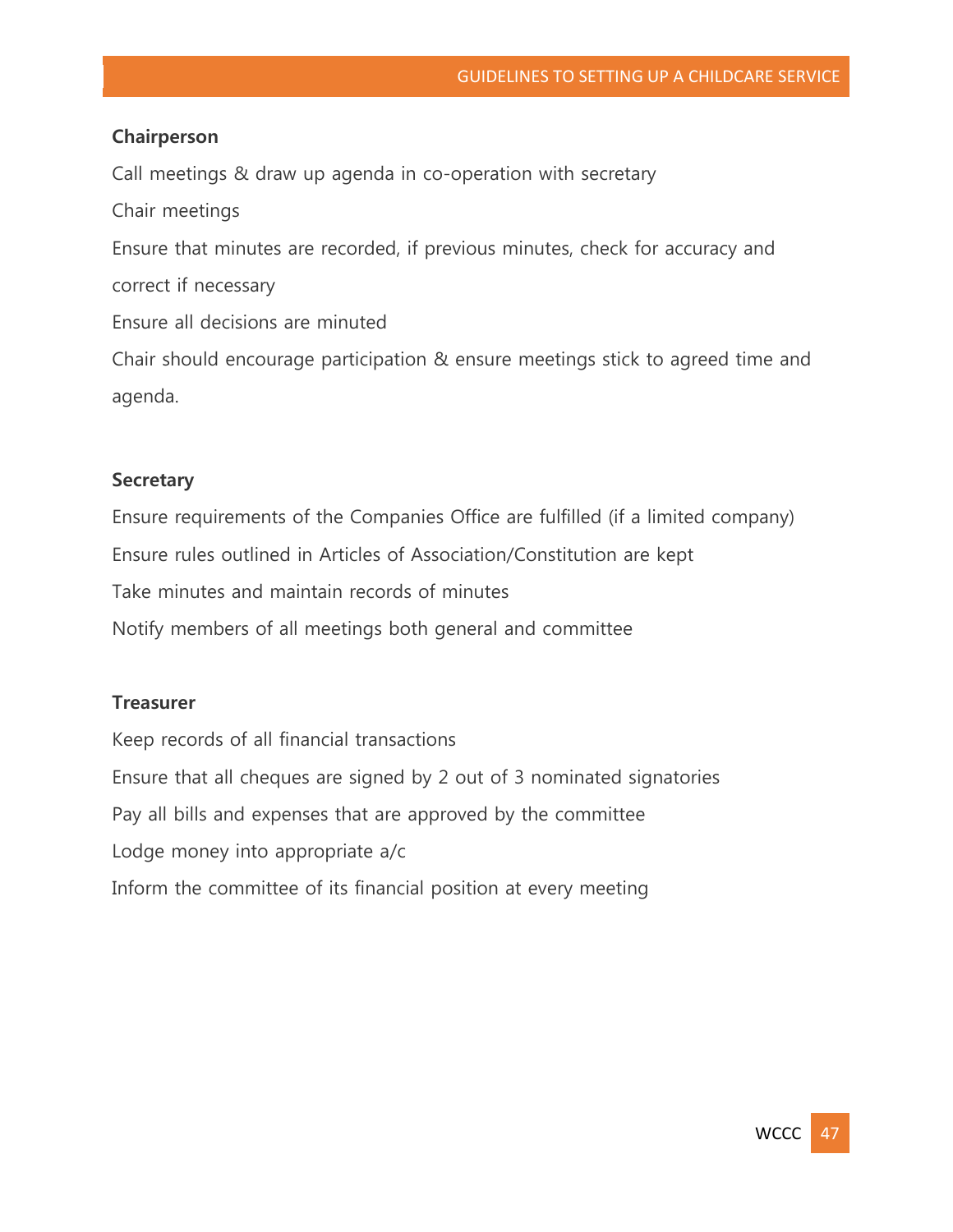# **Quality**

The importance of high quality practices to children's development and learning in childcare services is well established. It is equally important to reflect on the fact that the poor quality provision may be detrimental to children and even put them at risk.

To support the childcare sector towards the improvement and enrichment of young children's early life experiences, The Centre for Early Childhood Development and Education produced Síolta, the National Quality Framework for Early Childhood Education 2006.

<span id="page-47-0"></span>The content of each manual includes principles, standards, Components of Quality and Signposts for Reflection. The Ultimate objective of these materials is to promote a holistic approach to quality provision and practice.